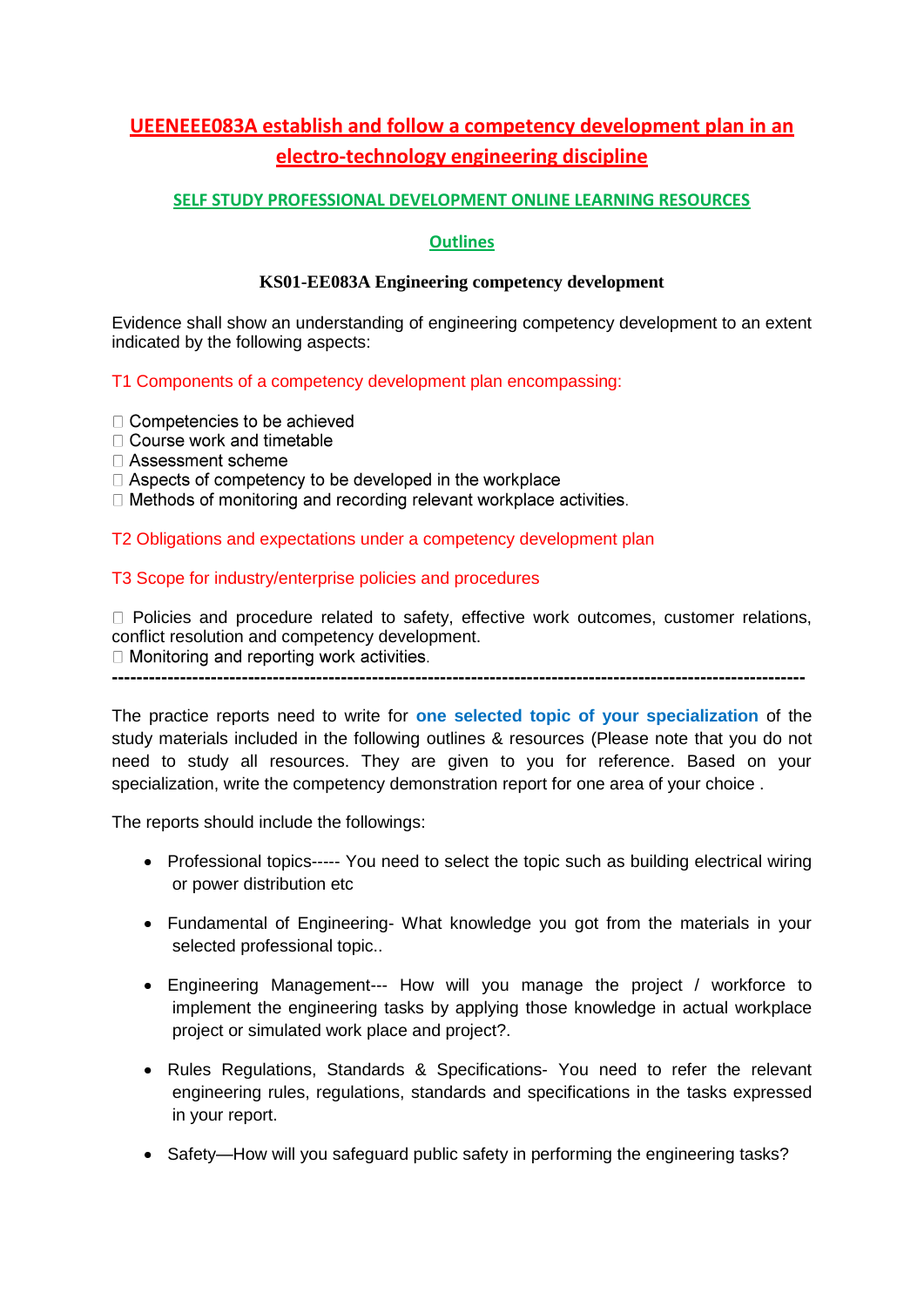Ethics--- How will you apply professional code of ethics in performing the engineering tasks?

## **FORMAT**

Section (1) Introduction

Section (2) Work experiences in brief and highlight the major important projects

Section 3 to 10 , the following competency should be addressed

- Apply engineering knowledge, methods and techniques
- Use of engineering technology , tools and equipments
- Safeguard public safety
- Recognition the impacts of engineering on the environment, economy and society.
- Manage engineering activities
- Communicate engineering information.
- Work collaboratively
- Main and enhance engineering skills and knowledge.

#### 1.Electrical Power Supply

- 1. Generation, Transmission and Distribution
- 2. Application of Electricity
- 3. Solar Photovoltaic System
- 4. Design of Electrical Installation
- 5. Load Estimation
- 6. Power Factor Correction
- 7. Power Quality and Power System Harmonics
- 8. Consumer and Substation Switchboards and Switch Gears
- 9. Maintenance of Electrical Equipments, Switch Gears and Cables
- 10. Design of Energy Efficiency and Sustainability

## **STUDY MATERIALS (Electrical Power Supply)**

G008 General Notes 1.zip G008 General Notes 2.zip MachineControlCkt1.zip [MachineControlCkt2.zip](http://advanceddiplomastage4g.zoomshare.com/files/MachineControlCkt2.zip)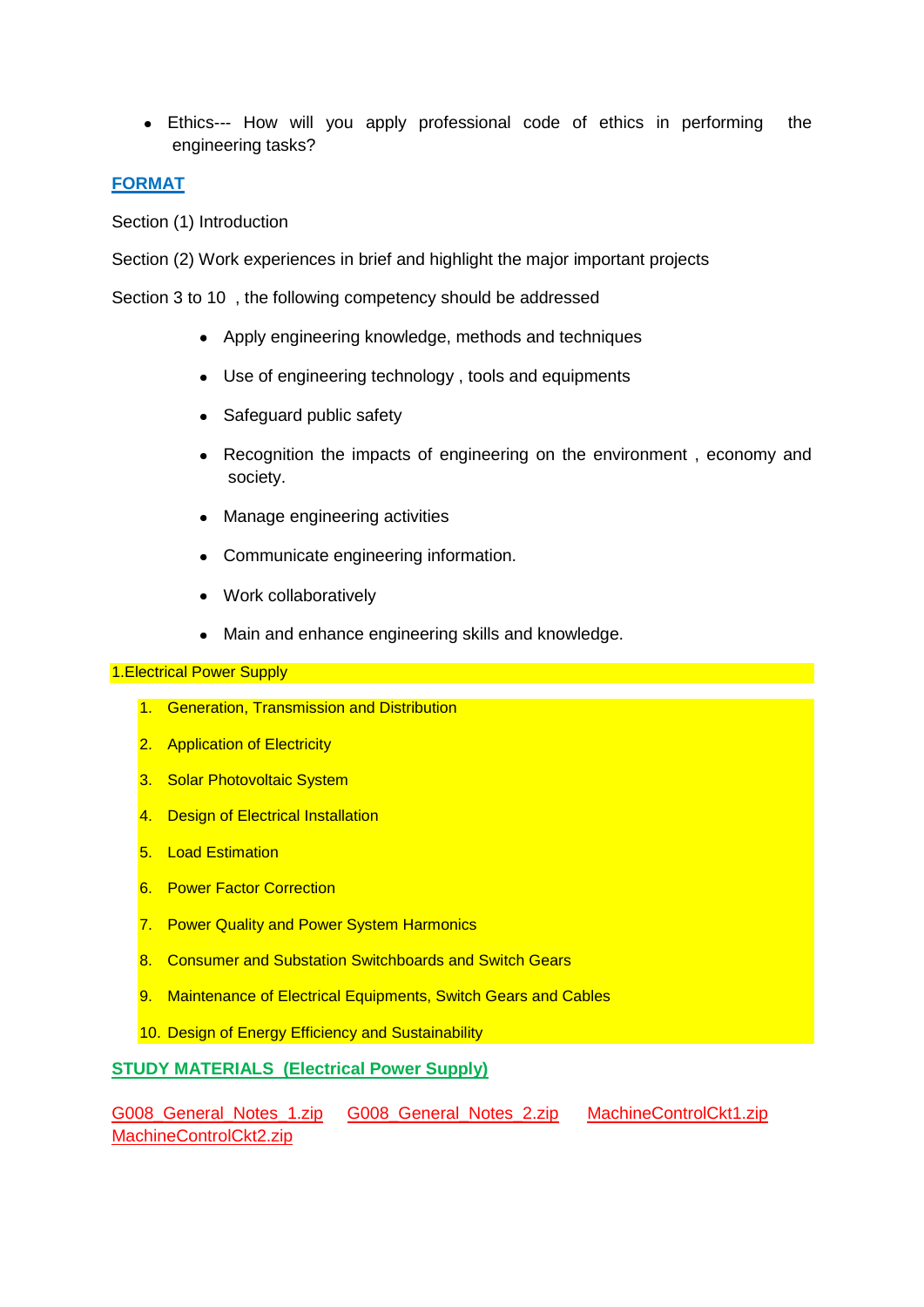[MachineControlCkt3.zip](http://advanceddiplomastage4g.zoomshare.com/files/MachineControlCkt3.zip) [MachineRepair1.zip](http://advanceddiplomastage4g.zoomshare.com/files/MachineRepair1.zip) [MachineRepair2.zip](http://advanceddiplomastage4g.zoomshare.com/files/MachineRepair2.zip)  [MachineRepair3.zip](http://advanceddiplomastage4g.zoomshare.com/files/MachineRepair3.zip) [ProcessControlCkt1.zip](http://advanceddiplomastage4g.zoomshare.com/files/ProcessControlCkt1.zip) ProcessControlCkt2.zip [ProcessControlCkt3.zip](http://advanceddiplomastage4g.zoomshare.com/files/ProcessControlCkt3.zip) [ESI\\_8\\_Insulation\\_1](http://powersemester3.zoomshare.com/files/ESI_8_Insulation_1.zip) ESI\_8\_Insulation\_2 [ESI\\_9.1\\_Protection\\_Relay\\_Construction](http://powersemester3.zoomshare.com/files/ESI_9.1_Protection_Relay_Construction.zip) [ESI\\_9.2Test\\_Equipment](http://powersemester3.zoomshare.com/files/ESI_9.2Test_Equipment.zip) [ESI\\_33.1\\_Power\\_Quality\\_Concept](http://powersemester3.zoomshare.com/files/ESI_33.1_Power_Quality_Concept.zip)  [ESI\\_33.2\\_Harmonic\\_in\\_capacitor](http://powersemester3.zoomshare.com/files/ESI_33.2_Harmonic_in_capacitor.zip) [ESI\\_33.3\\_Harmoniceffect\\_on\\_machines](http://powersemester3.zoomshare.com/files/ESI_33.3_Harmoniceffect_on_machines.zip) [ESI\\_3.1\\_HV\\_Measurement\\_Cable\\_Test.zip](http://esipowersystem1.zoomshare.com/files/ESI_3.1_HV_Measurement_Cable_Test.zip) ESI 3.2 Magnetic measurement.zip ESI 3.3 Power measurement.zip [ESI\\_3.4\\_RLC\\_measurement\\_1.zip](http://esipowersystem1.zoomshare.com/files/ESI_3.4_RLC_measurement_1.zip) [ESI\\_3.4\\_RLC\\_measurement\\_2.zip](http://esipowersystem1.zoomshare.com/files/ESI_3.4_RLC_measurement_2.zip)  [ESI\\_3.4\\_RLC\\_measurement\\_3.zip](http://esipowersystem1.zoomshare.com/files/ESI_3.4_RLC_measurement_3.zip) [ESI\\_3.5\\_Digital\\_equipments.zip](http://esipowersystem1.zoomshare.com/files/ESI_3.5_Digital_equipments.zip) [ESI\\_3.6\\_V.A.W\\_meter.zip](http://esipowersystem1.zoomshare.com/files/ESI_3.6_V.A.W_meter.zip) [ESI\\_3.7T\\_and\\_M.zip](http://esipowersystem1.zoomshare.com/files/ESI_3.7T_and_M.zip) ESI 3.8 Thermography.zip [ESI\\_4\\_11\\_Power\\_Transformer.zip](http://esipowersystem1.zoomshare.com/files/ESI_4_11_Power_Transformer.zip) [ESI\\_5\\_Machinery\\_Installation.zip](http://esipowersystem1.zoomshare.com/files/ESI_5_Machinery_Installation.zip) ESI 7 Drawing Switching Diagram.zip [ESI\\_7\\_Electrical\\_Installation\\_Design.zip](http://esipowersystem1.zoomshare.com/files/ESI_7_Electrical_Installation_Design.zip) [ESI10.1\\_HV\\_equipments.zip](http://esipowersystem1.zoomshare.com/files/ESI10.1_HV_equipments.zip) ESI10.2 Substation equipments.zip ESI12\_14 Harmonic.zip [ESI12\\_14\\_Reactor.zip](http://esipowersystem1.zoomshare.com/files/ESI12_14_Reactor.zip) **[ESI12\\_14\\_Syn\\_Motor\\_Generator.zip](http://esipowersystem1.zoomshare.com/files/ESI12_14_Syn_Motor_Generator.zip)** [ESI\\_13\\_Voltage\\_regulation\\_devices.zip](http://esipowersystem1.zoomshare.com/files/ESI_13_Voltage_regulation_devices.zip) [Power system 2-G037+G038+G039.zip](http://www.filefactory.com/file/c0b7a33/n/Power_system_2-G037_G038_G039.zip)  [http://www.filefactory.com/file/c0b7a33/n/Power\\_system\\_2-G037\\_G038\\_G039.zip](http://www.filefactory.com/file/c0b7a33/n/Power_system_2-G037_G038_G039.zip) [ESI12\\_14\\_Harmonic](http://powersemester3.zoomshare.com/files/ESI12_14_Harmonic.zip) [ESI12\\_14\\_Reactor](http://powersemester3.zoomshare.com/files/ESI12_14_Reactor.zip) [ESI12\\_14\\_Syn\\_Motor\\_Generator](http://powersemester3.zoomshare.com/files/ESI12_14_Syn_Motor_Generator.zip) [ESI\\_19.1\\_Computer\\_Control](http://powersemester3.zoomshare.com/files/ESI_19.1_Computer_Control.zip) [ESI\\_19.4\\_Turbine\\_Control](http://powersemester3.zoomshare.com/files/ESI_19.4_Turbine_Control.zip) [ESI\\_19.2\\_Generator\\_Control\\_Load\\_Flow](http://powersemester3.zoomshare.com/files/ESI_19.2_Generator_Control_Load_Flow.zip) [ESI\\_19.3\\_Generator](http://powersemester3.zoomshare.com/files/ESI_19.3_Generator_.zip) [ESI\\_22.1\\_Generator\\_Study](http://powersemester3.zoomshare.com/files/ESI_22.1_Generator_Study.zip) [ESI\\_22.2\\_Voltage\\_surge\\_control](http://powersemester3.zoomshare.com/files/ESI_22.2_Voltage_surge_control.zip) ESI 24 Modern Power System [2.bUnintentional\\_islanding\\_in\\_distribution\\_grids\\_with\\_a\\_high\\_penetration\\_of\\_inverter](http://kyawnaing725a.zoomshare.com/files/AM/2.b-Unintentional_islanding_in_distribution_grids_with_a_high_penetration_of_inverter-based_DG.mht)[based\\_DG.mht](http://kyawnaing725a.zoomshare.com/files/AM/2.b-Unintentional_islanding_in_distribution_grids_with_a_high_penetration_of_inverter-based_DG.mht)

2.Un intentional islanding in distribution grids-Part 2 [2.c.pdf](http://kyawnaing725a.zoomshare.com/files/AM/2.c.pdf)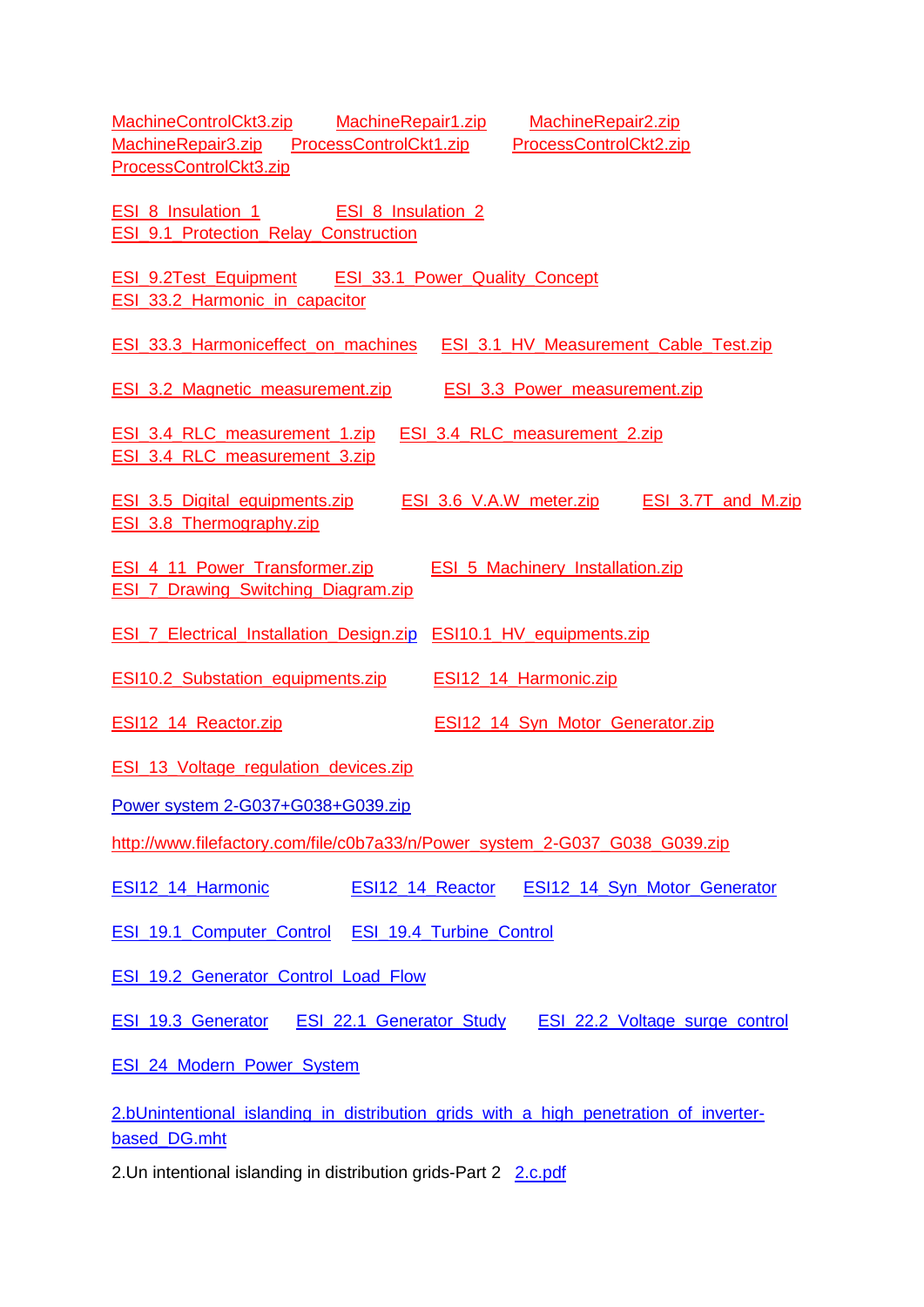- 2.Un intentional islanding in distribution grids-Part 3 [2.d-1.pdf](http://kyawnaing725a.zoomshare.com/files/AM/2.d-1.pdf)
- 2.Distribution Network 1 2b Distribution Network.pdf
- 2.Distribution Network 2 [2d-2.pdf](http://kyawnaing725a.zoomshare.com/files/AM/2d-2.pdf)
- 2. Distribution Network 3 [2d-3.pdf](http://kyawnaing725a.zoomshare.com/files/AM/2d-3.pdf)
- [Solar Inspector Training.zip](http://www.filefactory.com/file/c0a333e/n/Solar_Inspector_Training.zip)
- [ESI\\_22.2\\_Voltage\\_surge\\_control.zip](http://esipowersystem2.zoomshare.com/files/ESI_22.2_Voltage_surge_control.zip)
- [ESI\\_33.5\\_Harmonic\\_in\\_transformer.zip](http://esipowersystem2.zoomshare.com/files/ESI_33.5_Harmonic_in_transformer.zip)
- ESI\_33.6\_Power\_Quality\_Improvement\_Capacitor\_bank.zip
- [ESI\\_33.7\\_Power\\_Quality\\_Improvement-Filter.zip](http://esipowersystem2.zoomshare.com/files/ESI_33.7_Power_Quality_Improvement-Filter.zip)
- [ESI\\_33.8\\_Power\\_Quality\\_Improvement-General.zip](http://esipowersystem2.zoomshare.com/files/ESI_33.8_Power_Quality_Improvement-General.zip)
- ESI 33.9 Power Quality Improvement-Power Conditioner.zip
- [ESI\\_25\\_27\\_31\\_32\\_Part\\_2\\_Installation\\_and\\_testing\\_0.zip](http://esipowersystem3.zoomshare.com/files/ESI_25_27_31_32_Part_2_Installation_and_testing_0.zip)
- [ESI\\_25\\_27\\_31\\_32\\_Part\\_3\\_Electrical\\_Drawing.zip](http://esipowersystem3.zoomshare.com/files/ESI_25_27_31_32_Part_3_Electrical_Drawing.zip)
- [ESI\\_25\\_27\\_31\\_32\\_Part\\_4\\_Data\\_Com\\_and\\_Wiring.zip](http://esipowersystem3.zoomshare.com/files/ESI_25_27_31_32_Part_4_Data_Com_and_Wiring.zip)
- [ESI\\_25\\_27\\_31\\_32\\_Part\\_5\\_Installation\\_Work\\_Books.zip](http://esipowersystem3.zoomshare.com/files/ESI_25_27_31_32_Part_5_Installation_Work_Books.zip)
- ESI 25\_27\_31\_32\_Part\_6\_Switching\_1\_2.zip
- [ESI\\_25\\_27\\_31\\_32\\_Part\\_7\\_Switching\\_3\\_4.zip](http://esipowersystem3.zoomshare.com/files/ESI_25_27_31_32_Part_7_Switching_3_4.zip)
- ESI 25 27 31 32 Part 8a Electrical Installation Requirement 1.zip
- ESI 25\_27\_31\_32\_Part\_8b\_Electrical\_Installation\_Requirement\_2.zip
- ESI 13 Voltage Regulating Devices.zip
- [ESI\\_27.7\\_CT\\_and\\_PT.zip](http://esipowersystem4.zoomshare.com/files/ESI_27.7_CT_and_PT.zip)
- [ESI\\_27.9\\_Comparator.zip](http://esipowersystem4.zoomshare.com/files/ESI_27.9_Comparator.zip) [ESI\\_27.10\\_Static\\_relay.zip](http://esipowersystem4.zoomshare.com/files/ESI_27.10_Static_relay.zip)  ESI 27.11 Test and maintenance.zip

**Advanced Diploma in Electricity Supply Industry (ESI)**

The **[LINK](http://www.filefactory.com/file/1a8z7ba9kirz/n/2-ESI_Study_Package_2_30_3_zip)** for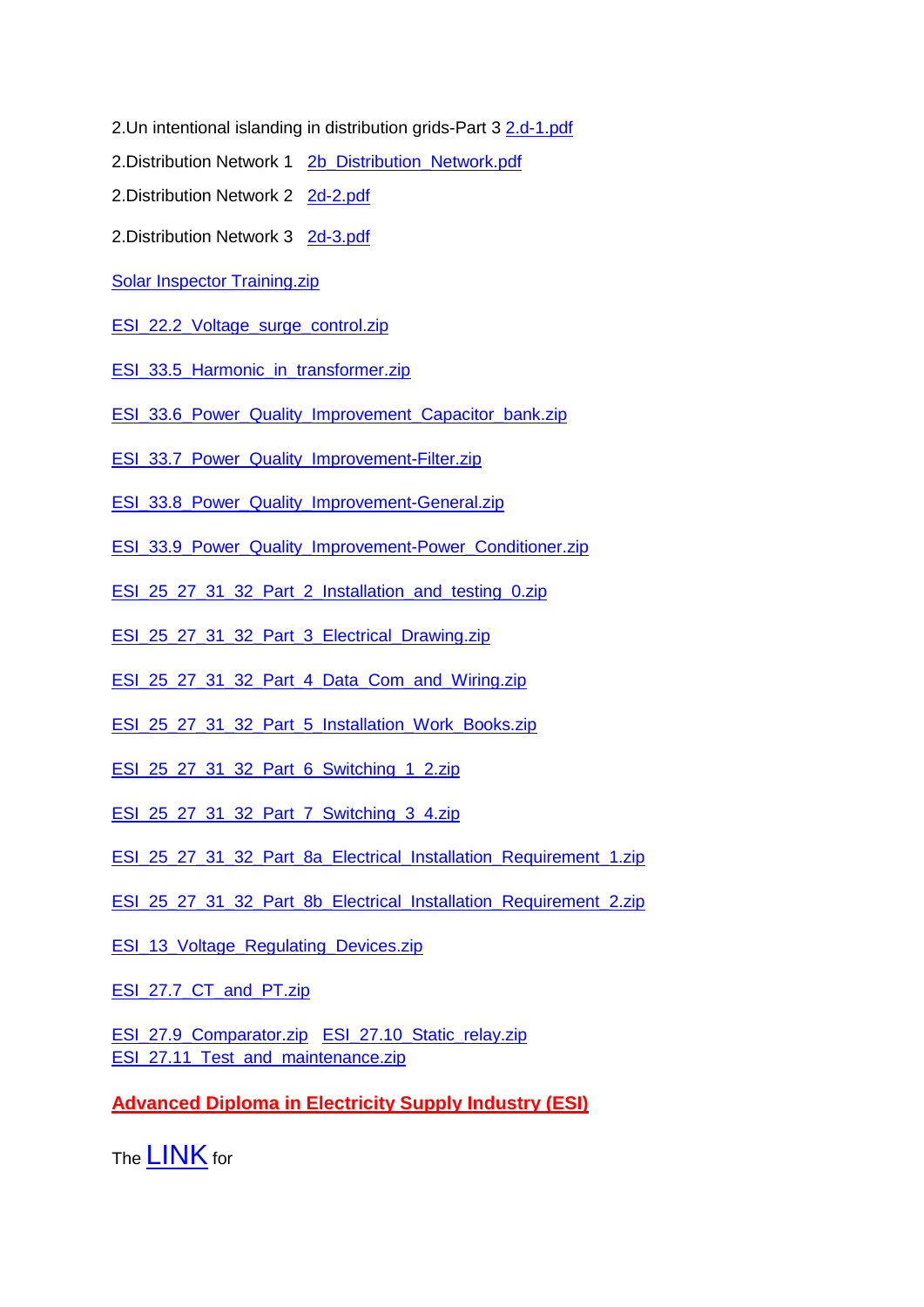Study Package (2)-Power System Planning Study Package (3)-Testing The **[LINK](http://www.filefactory.com/file/1lyqdguvtjtr/n/22-ESI_Study_Package_28_17-20_zip)** for Study Package (16+17)-OHS Study Package (20) Transmission System Study Package (28) Power Accessories The **[LINK](http://www.filefactory.com/file/1mla2pgzey5b/n/19-ESI_Study_Package_23_36_zip)** for Study Package (23) Machine Rating The **[LINK](http://www.filefactory.com/file/2bgv92go2qc5/n/26-ESI_Study_Package_5_9_zip)** for Study Package (5) Machine Installation Study Package (9) Protection [ESI\\_9.2Test\\_Equipment.zip](http://esipowersystem1.zoomshare.com/files/ESI_9.2Test_Equipment.zip) The **[LINK](http://www.filefactory.com/file/2oxt9viav9tb/n/3-ESI_Study_Package_3_5_15_zip)** for Study Package (3)-Testing Study Package (5) Machine Installation Study Package (15) Electrical Estimating The **[LINK](http://www.filefactory.com/file/2v35jzfsqm7d/n/1-ESI_Study_Package_1_1_2_19_20_zip)** for Study Package (1)-OHS Study Package (12) Harmonics Study Package (19) Computer Control

Study Package (20) Transmission System

The **[LINK](http://www.filefactory.com/file/3uahoxiohzpz/n/4-ESI_Study_Package_4_7_11_21_zip)** for

Study Package (4) Power Transformer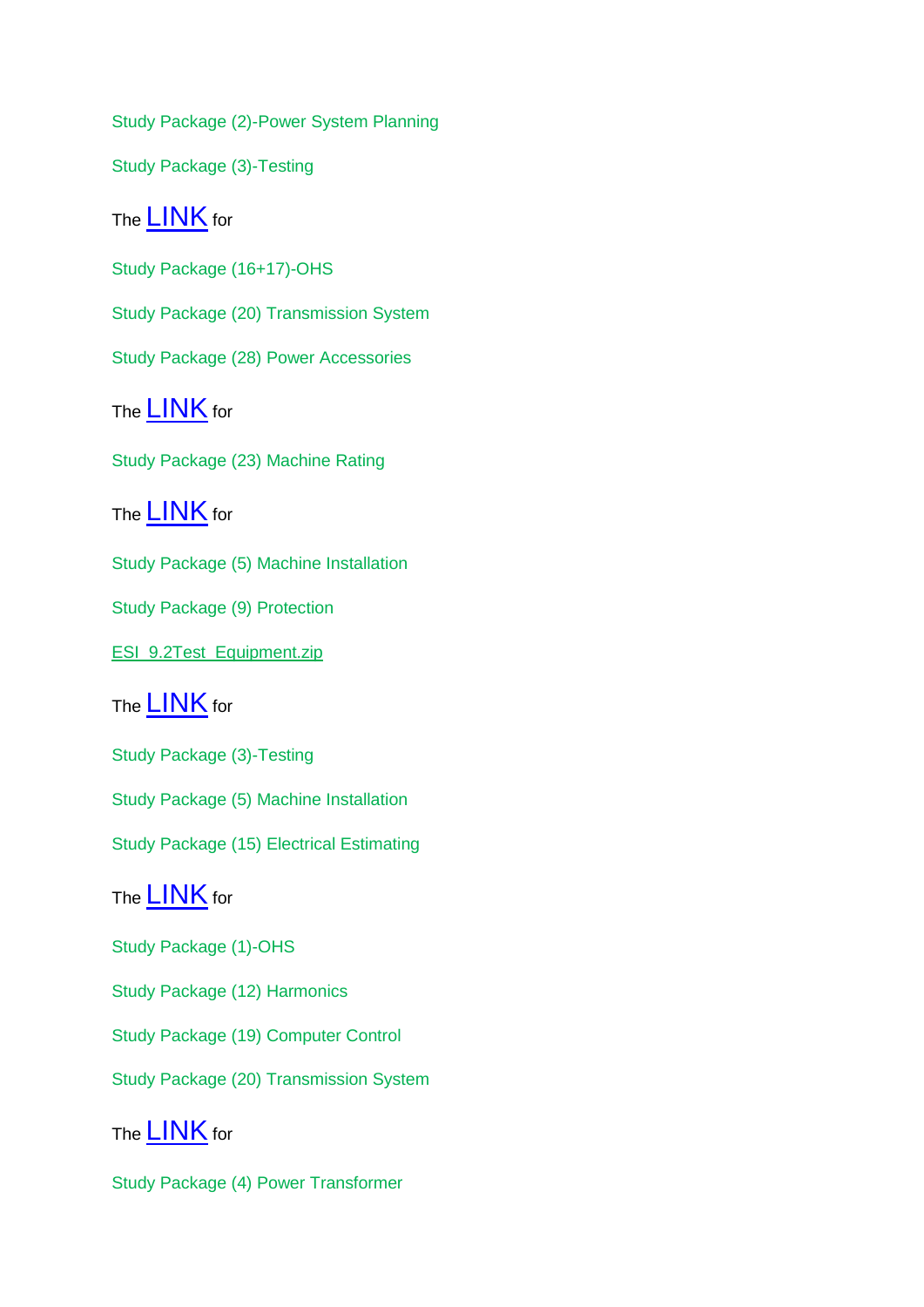Study Package (7) Drawing

Study Package (21+34)-Electrical Distribution

The **[LINK](http://www.filefactory.com/file/42s4rt667no1/n/9-ESI_Study_Package_10_18_zip)** for

Study Package (10) HV Equipments

Study Package (18) Sub station equipments

The [LINK](http://www.filefactory.com/file/43muwcguys1j/n/10-ESI_Study_Package_12_22_14_24_zip) for

Study Package (12) Harmonics

Study Package (22) Generator

Study Package (24) Signal Communication

The **[LINK](http://www.filefactory.com/file/489dcj2nd89b/n/15-ESI_Study_Package_19_31_32_zip)** for

Study Package (19) Generator

Study Package (25+27+31+32) Installation & Testing

The [LINK](http://www.filefactory.com/file/4ck8o4bjurwp/n/8-ESI_Study_Package_9_16_zip) for

Study Package (9) Protection

Study Package (16+17)-OHS

The **[LINK](http://www.filefactory.com/file/4ewsepk36wn/n/18-ESI_Study_Package_22_35_zip)** for

Study Package (22) Generator

The **[LINK](http://www.filefactory.com/file/4mlbrv3qed0t/n/17-ESI_Study_Package_21_34_zip)** for

Study Package (34) Power Equipments Commissioning

Study Package (21+34)-Electrical Distribution

The **[LINK](http://www.filefactory.com/file/4mnhwetpun7z/n/21-ESI_Study_Package_26_41_zip)** for

Study Package (26) (41)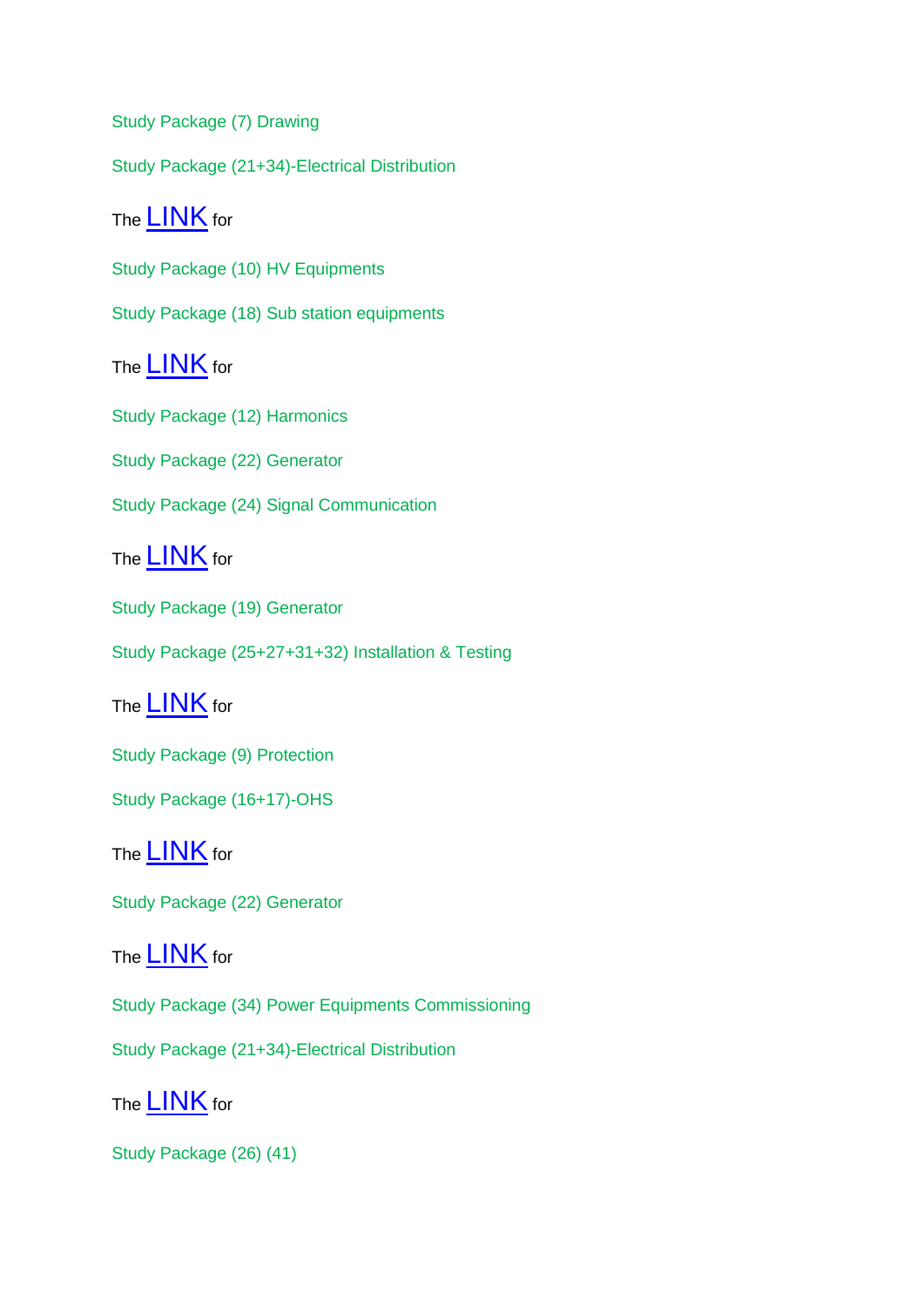# The **[LINK](http://www.filefactory.com/file/4y8yce5b18yl/n/5-ESI_Study_Package_6_10_zip)** for

Study Package (6+ 10) HV Equipments

## The [LINK](http://www.filefactory.com/file/56ib6c4yq6z3/n/6-ESI_Study_Package_7_4_8_11_13_zip) for

Study Package (7) Drawing

Study Package (8) Insulation

Study Package (13) Voltage Regulation

# The **[LINK](http://www.filefactory.com/file/5ks7q93mn0fx/n/12-ESI_Study_Package_15_25_zip)** for

Study Package (15) Electrical Estimating

Study Package (15) Transmission System

Study Package (25+27+31+32) Installation & Testing

# The **[LINK](http://www.filefactory.com/file/5r5n3qtcm5z9/n/14-ESI_Study_Package_18_28_29_37_42_1_31_amp_32_Part_1_zip)** for

Study Package (18) Sub station equipments

Study Package (28) Power Accessories

# The **[LINK](http://www.filefactory.com/file/6k438oaqymgn/n/20-ESI_Study_Package_24_38_zip)** for

Study Package (24) Modern Power System

# The **[LINK](http://www.filefactory.com/file/6gceyfsal8r5/n/24-ESI_Study_Package_33_6_zip)** for

Study Package (33) Power Quality

## The [LINK](http://www.filefactory.com/file/6j9uk10wswld/n/13-ESI_Study_Package_16_26_17_27_zip) for

Study Package (27) Relay

# The **[LINK](http://www.filefactory.com/file/6k9kuwagmxkn/n/11-ESI_Study_Package_13_23_zip)** for

Study Package (13) Voltage Regulation

The **[LINK](http://www.filefactory.com/file/6odncisvdv93/n/29_ESI_Study_Package_35_Traction_zip)** for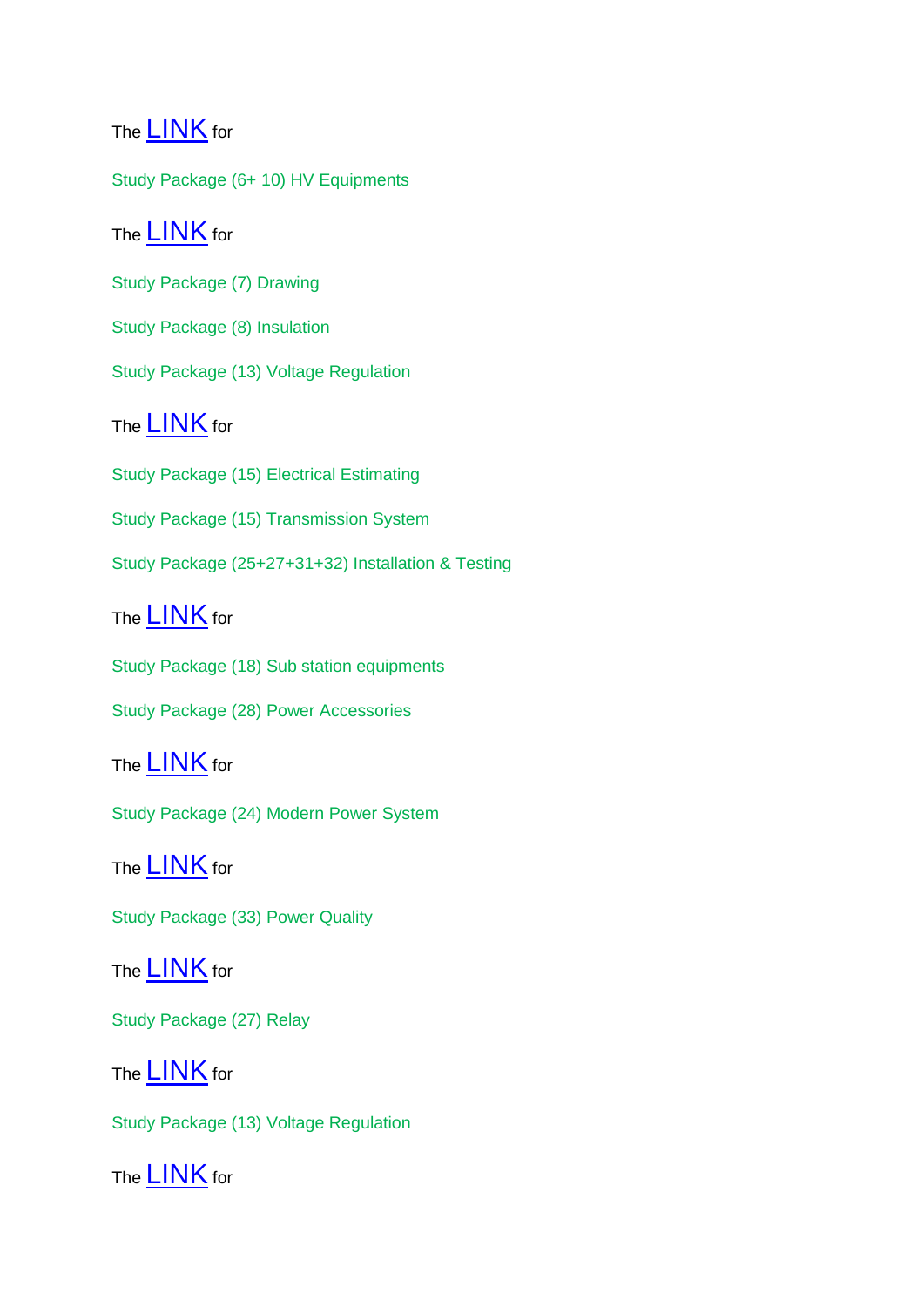Study Package (35)

The [LINK](http://www.filefactory.com/file/8qq7odsno9x/n/25-ESI_Study_Package_34_38_zip) for

Study Package (34) Equipments Commissioning

The [LINK](http://www.filefactory.com/file/9dednhprq0j/n/7-ESI_Study_Package_8_12_zip) for

Study Package (8) Insulation

Study Package (12) Harmonics

The [LINK](http://www.filefactory.com/file/q6qjpoaw1jx/n/27-ESI_Study_Package_31_32_amp_25_42_2_zip) for

Study Package (25+27+31+32) Installation & Testing

Study Package (25+27+31+32) Installation & Testing

The [LINK](http://www.filefactory.com/file/yskhv4gatgv/n/28-ESI_Study_Package_27_39_40_zip) for

Study Package (27) Relay

The [LINK](http://www.filefactory.com/file/zsdqk48e7d3/n/16-ESI_Study_Package_20_33_zip) for

Study Package (20) Transmission System

**Competency Demonstration Report Elective (1)**

Based on the study you got from the above resources, write a professional experiences and competency report for engineering tasks in electrical power supply in above mentioned format & submit it to the assessor.

---------------------------------------------------------------------------------------------------------------------------

( Weighted informal learning time for CPD including study & report= 20Hr x 0.5= 10Hr)

2.Lighting Requirement for Workplace , Indoor and Outdoor

1. Visual Needs for Safety and Security

2. Determine the Lighting Requirement for Indoor and Outdoor Workplaces

## **STUDY MATERIALS (Lighting Requirement )**

[Lighting.zip](http://advanceddiplomastage4b.zoomshare.com/files/10-Lighting.zip) [E\\_trade\\_1.zip](http://advanceddiplomastage4b.zoomshare.com/files/E_trade_1.zip) [E\\_trade\\_2.zip](http://advanceddiplomastage4b.zoomshare.com/files/E_trade_2.zip) [E\\_trade\\_3.zip](http://advanceddiplomastage4b.zoomshare.com/files/E_trade_3.zip) [E\\_trade\\_4.zip](http://advanceddiplomastage4b.zoomshare.com/files/E_trade_4.zip) G008 General Notes 1.zip G008 General Notes 2.zip Hazard Identification.zip

[K041 Lesson 16-Energy efficiency+Lighting.zip](http://www.filefactory.com/file/c0b6e0f/n/K041_Lesson_16-Energy_efficiency_Lighting.zip)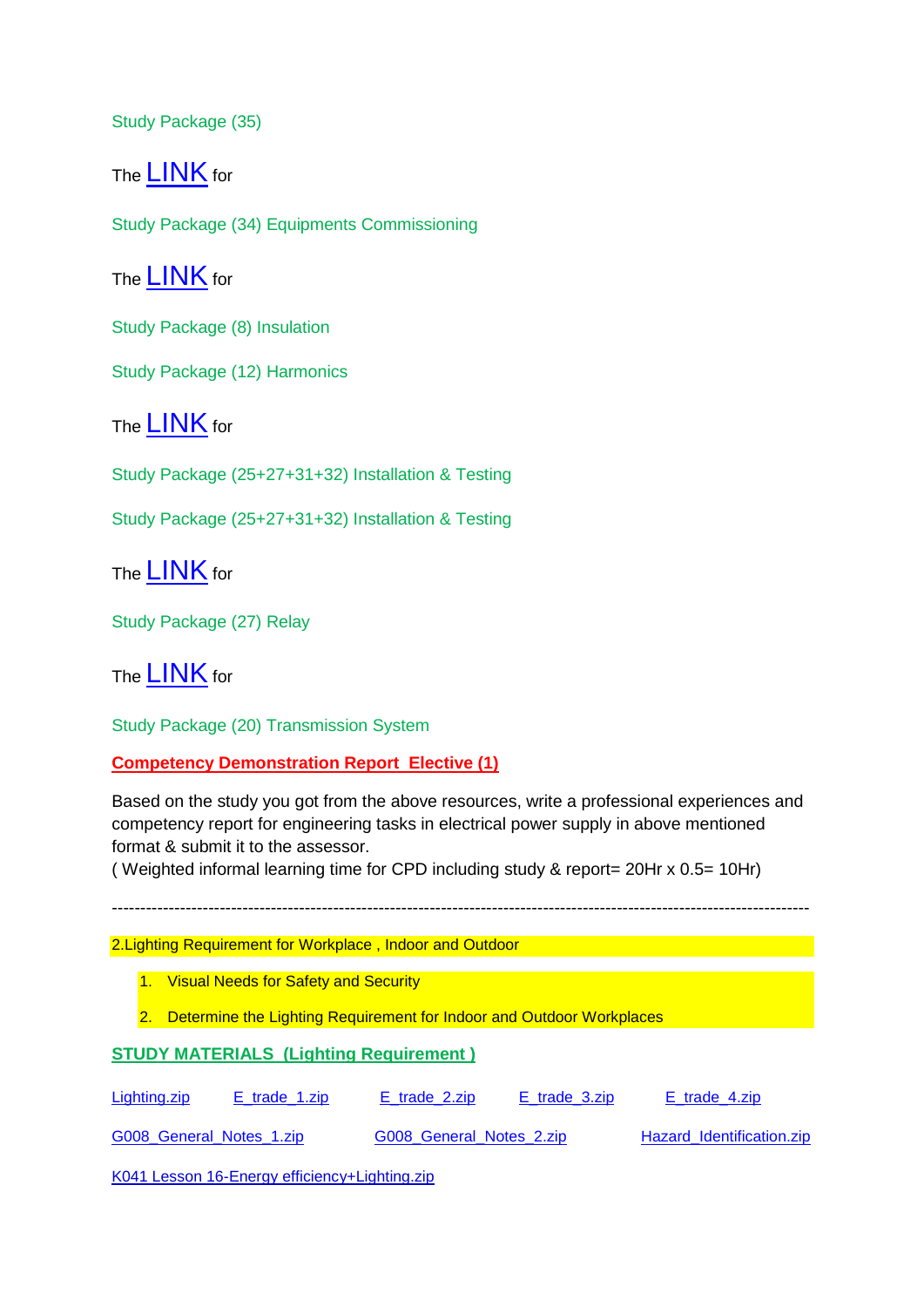[http://www.filefactory.com/file/c0b6e0f/n/K041\\_Lesson\\_16-Energy\\_efficiency\\_Lighting.zip](http://www.filefactory.com/file/c0b6e0f/n/K041_Lesson_16-Energy_efficiency_Lighting.zip)

[K041 Lesson 17-Illumination+Smoke alarm.zip](http://www.filefactory.com/file/c0b6fc5/n/K041_Lesson_17-Illumination_Smoke_alarm.zip)

[http://www.filefactory.com/file/c0b6fc5/n/K041\\_Lesson\\_17-Illumination\\_Smoke\\_alarm.zip](http://www.filefactory.com/file/c0b6fc5/n/K041_Lesson_17-Illumination_Smoke_alarm.zip)

## **Competency Demonstration Report Elective (2)**

Based on the study you got from the above resources, write a professional experiences and competency report for engineering tasks in workplace lighting in above mentioned format & submit it to the assessor.

( Weighted informal learning time for CPD including study & report= 20Hr x 0.5= 10Hr)

---------------------------------------------------------------------------------------------------------------------------

3.Energy Efficiency Requirement

- 1. Minimum Energy Efficiency Requirements for New Installation and Replacement of Systems and Equipments in Buildings
- 2. Replacement of Components of Systems and Equipments in Buildings
- 3. Criteria for Determining Compliance with Energy Efficiency in Building with regards to Air conditioning and Heat Rejection Equipments, Water Heater, Motor Drives and Lighting used in Buildings.

## **STUDY MATERIALS (Energy Efficiency)**

[Building Design+Material Science-K041+E047.zip](http://www.filefactory.com/file/c0b645d/n/Building_Design_Material_Science-K041_E047.zip)

[http://www.filefactory.com/file/c0b645d/n/Building\\_Design\\_Material\\_Science-K041\\_E047.zip](http://www.filefactory.com/file/c0b645d/n/Building_Design_Material_Science-K041_E047.zip)

K041 Building Design 1

[K041\\_Building\\_Design\\_2](http://powerteaching.zoomshare.com/files/K041_Building_Design_2.zip)

[K041Airconditioning](http://powerteaching.zoomshare.com/files/K041Airconditioning.zip)

[K041Energy\\_Management\\_Textbook](http://powerteaching.zoomshare.com/files/K041Energy_Management_Textbook.zip)

[E047Mech](http://powerclass.zoomshare.com/files/E047Mech.zip)

[UEENEEK041B\\_E047B\\_Tutorials](http://powerteaching.zoomshare.com/files/UEENEEK041B_E047B_Tutorials.doc)

[Energy\\_survey\\_assignment](http://powerteaching.zoomshare.com/files/Energy_survey_assignment.doc)

**[K041Textbook1.zip](http://15000.zoomshare.com/files/K041Textbook1.zip) [K041Textbook2.zip](http://15000.zoomshare.com/files/K041Textbook2.zip) [K041Textbook3.zip](http://15000.zoomshare.com/files/K041Textbook3.zip)**

**Competency Demonstration Report Elective (3)**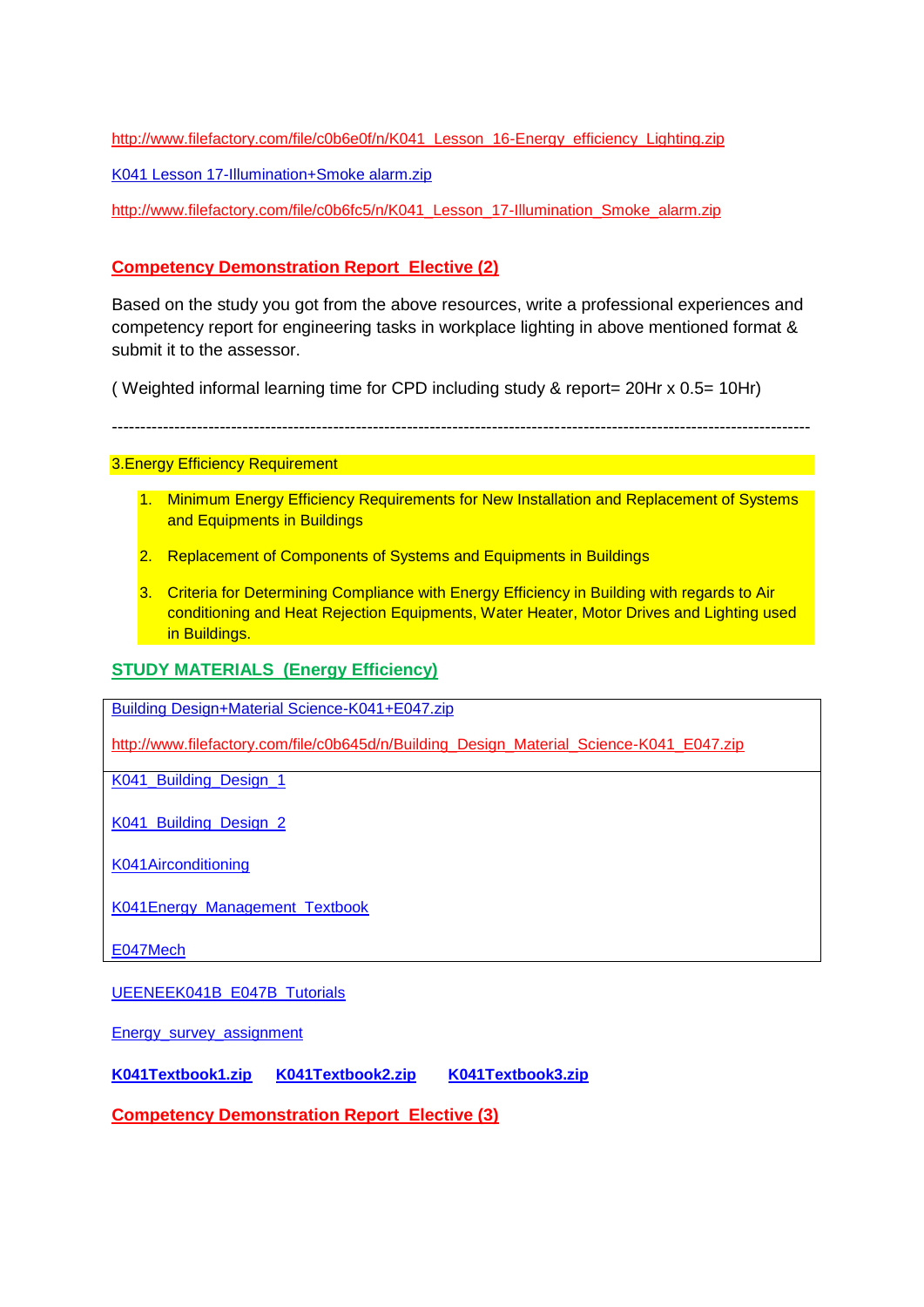Based on the study you got from the above resources, write a professional experiences and competency report for engineering tasks in energy efficiency in above mentioned format & submit it to the assessor.

( Weighted informal learning time for CPD including study & report= 20Hr x 0.5= 10Hr)

---------------------------------------------------------------------------------------------------------------------------

## **4. Protection for Safety Contract of Contract of Contract of Contract of Contract of Contract of Contract of Contract of Contract of Contract of Contract of Contract of Contract of Contract of Contract of Contract of Co**

- 1. Principle of Operation of Protective Devices
- 2. Maximum Demand and Diversity Factors
- 3. Protection against Over Current and Short Circuit Currents
- 4. Protective Devices and Circuit Conductors
- 5. Discrimination in Protection of Electrical Circuits

## **STUDY MATERIALS (Protection for Safety)**

[http://www.filefactory.com/file/c0b67b7/n/Electrical\\_Workshop\\_Wiring\\_E001\\_2\\_3\\_4\\_5\\_7\\_8\\_33\\_G003](http://www.filefactory.com/file/c0b67b7/n/Electrical_Workshop_Wiring_E001_2_3_4_5_7_8_33_G003_4_7.zip) [\\_4\\_7.zip](http://www.filefactory.com/file/c0b67b7/n/Electrical_Workshop_Wiring_E001_2_3_4_5_7_8_33_G003_4_7.zip)

**G033**

[http://www.filefactory.com/file/1b2utxydvcx7/n/G033\\_zip](http://www.filefactory.com/file/1b2utxydvcx7/n/G033_zip)

[Wiring\\_Notes\\_1.](http://powerclass.zoomshare.com/files/Wiring_Notes_1.zip)

[Wiring\\_Notes\\_2](http://powerclass.zoomshare.com/files/Wiring_Notes_2.zip) [Switchboard\\_Wiring](http://powerclass.zoomshare.com/files/Switchboard_Wiring.zip)

[1Wiring\\_E033\\_E008](http://powerclass.zoomshare.com/files/1Wiring_E033_E008_.zip) [2Wiring\\_E033\\_E008](http://powerclass.zoomshare.com/files/2Wiring_E033_E008_.zip)

Fixing Equipments

[E002\\_E005.zip](http://advanceddiplomastage4b.zoomshare.com/files/E002_E005.zip) [Lighting.zip](http://advanceddiplomastage4b.zoomshare.com/files/10-Lighting.zip)

[E\\_trade\\_1.zip](http://advanceddiplomastage4b.zoomshare.com/files/E_trade_1.zip)

[E\\_trade\\_2.zip](http://advanceddiplomastage4b.zoomshare.com/files/E_trade_2.zip)

[E\\_trade\\_3.zip](http://advanceddiplomastage4b.zoomshare.com/files/E_trade_3.zip)

[E\\_trade\\_4.zip](http://advanceddiplomastage4b.zoomshare.com/files/E_trade_4.zip)

[G008\\_General\\_Notes\\_1.zip](http://advanceddiplomastage4b.zoomshare.com/files/G008_General_Notes_1.zip)

[G008\\_General\\_Notes\\_2.zip](http://advanceddiplomastage4b.zoomshare.com/files/G008_General_Notes_2.zip)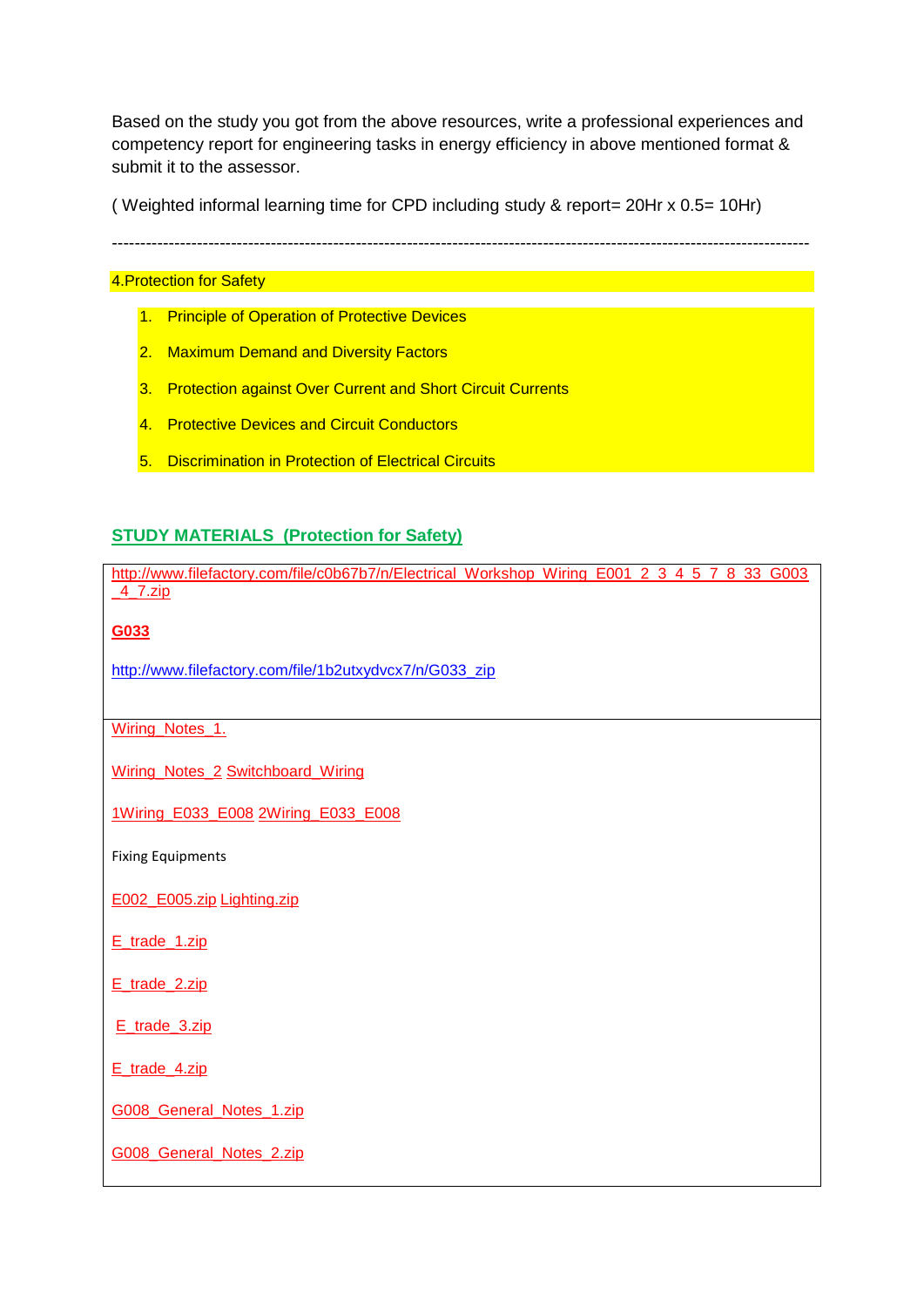[Hazard\\_Identification.zip](http://advanceddiplomastage4b.zoomshare.com/files/Hazard_Identification.zip)

[G003\\_G004\\_Wiring\\_2\\_Part\\_1.zip](http://advanceddiplomastage4b.zoomshare.com/files/G003_G004_Wiring_2_Part_1.zip)

[G003\\_G004\\_Wiring\\_2\\_Part\\_2.zip](http://advanceddiplomastage4b.zoomshare.com/files/G003_G004_Wiring_2_Part_2.zip)

[Cable\\_CktProt\\_E\\_Accessories.zip](http://advanceddiplomastage4c.zoomshare.com/files/Cable_CktProt_E_Accessories.zip)

[Cable\\_Conduit\\_E\\_Accessories.zip](http://advanceddiplomastage4c.zoomshare.com/files/Cable_Conduit_E_Accessories.zip)

[Elect\\_Installation\\_Protection\\_Method\\_Devices.zip](http://advanceddiplomastage4c.zoomshare.com/files/Elect_Installation_Protection_Method_Devices.zip)

[Elect\\_Installation\\_Requirement\\_1.zip](http://advanceddiplomastage4c.zoomshare.com/files/Elect_Installation_Requirement_1.zip)

[Elect\\_Installation\\_Requirement\\_1.zip](http://advanceddiplomastage4c.zoomshare.com/files/Elect_Installation_Requirement_1.zip)

[Elect\\_Installation\\_Requirement\\_2.zip](http://advanceddiplomastage4c.zoomshare.com/files/Elect_Installation_Requirement_2.zip)

[ElectricInstallationDesign.zip](http://advanceddiplomastage4c.zoomshare.com/files/ElectricInstallationDesign.zip)

[ElectSystSafety1.zip](http://advanceddiplomastage4c.zoomshare.com/files/ElectSystSafety1.zip)

[ElectSystSafety2.zip](http://advanceddiplomastage4c.zoomshare.com/files/ElectSystSafety2.zip)

[FireProtHeatingTestingEarthing.zip](http://advanceddiplomastage4c.zoomshare.com/files/FireProtHeatingTestingEarthing.zip)

[GeneralWiring.zip](http://advanceddiplomastage4c.zoomshare.com/files/GeneralWiring.zip)

[HazardLightingPanel.zip](http://advanceddiplomastage4c.zoomshare.com/files/HazardLightingPanel.zip)

[PanelRCDWireSpecial\\_Installation.zip](http://advanceddiplomastage4c.zoomshare.com/files/PanelRCDWireSpecial_Installation.zip)

[ProtectionMethods.zip](http://advanceddiplomastage4c.zoomshare.com/files/ProtectionMethods.zip)

G008 General Notes 1.zip G008 General Notes 2.zip MachineControlCkt1.zip [MachineControlCkt2.zip](http://advanceddiplomastage4g.zoomshare.com/files/MachineControlCkt2.zip)

[MachineControlCkt3.zip](http://advanceddiplomastage4g.zoomshare.com/files/MachineControlCkt3.zip) [MachineRepair1.zip](http://advanceddiplomastage4g.zoomshare.com/files/MachineRepair1.zip) [MachineRepair2.zip](http://advanceddiplomastage4g.zoomshare.com/files/MachineRepair2.zip)  [MachineRepair3.zip](http://advanceddiplomastage4g.zoomshare.com/files/MachineRepair3.zip) [ProcessControlCkt1.zip](http://advanceddiplomastage4g.zoomshare.com/files/ProcessControlCkt1.zip) ProcessControlCkt2.zip [ProcessControlCkt3.zip](http://advanceddiplomastage4g.zoomshare.com/files/ProcessControlCkt3.zip)

[ESI\\_8\\_Insulation\\_1](http://powersemester3.zoomshare.com/files/ESI_8_Insulation_1.zip) ESI\_8\_Insulation\_2 [ESI\\_9.1\\_Protection\\_Relay\\_Construction](http://powersemester3.zoomshare.com/files/ESI_9.1_Protection_Relay_Construction.zip)

[ESI\\_9.2Test\\_Equipment](http://powersemester3.zoomshare.com/files/ESI_9.2Test_Equipment.zip) ESI\_33.1\_Power\_Quality\_Concept [ESI\\_33.2\\_Harmonic\\_in\\_capacitor](http://powersemester3.zoomshare.com/files/ESI_33.2_Harmonic_in_capacitor.zip)

ESI 33.3 Harmoniceffect on machines ESI 3.1 HV Measurement Cable Test.zip

ESI 3.2 Magnetic measurement.zip ESI 3.3 Power measurement.zip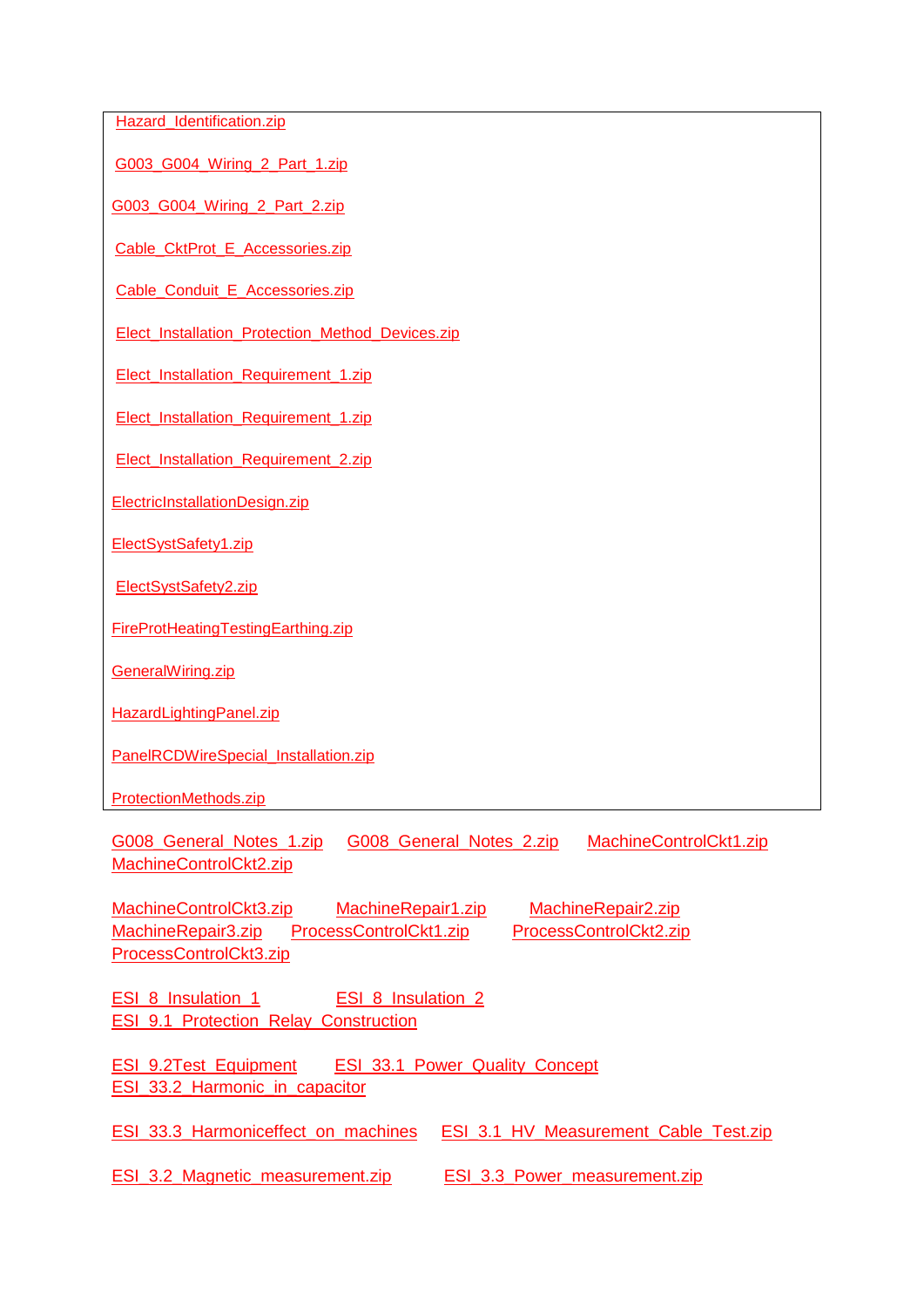[ESI\\_3.4\\_RLC\\_measurement\\_1.zip](http://esipowersystem1.zoomshare.com/files/ESI_3.4_RLC_measurement_1.zip) [ESI\\_3.4\\_RLC\\_measurement\\_2.zip](http://esipowersystem1.zoomshare.com/files/ESI_3.4_RLC_measurement_2.zip) [ESI\\_3.4\\_RLC\\_measurement\\_3.zip](http://esipowersystem1.zoomshare.com/files/ESI_3.4_RLC_measurement_3.zip) [ESI\\_3.5\\_Digital\\_equipments.zip](http://esipowersystem1.zoomshare.com/files/ESI_3.5_Digital_equipments.zip) [ESI\\_3.6\\_V.A.W\\_meter.zip](http://esipowersystem1.zoomshare.com/files/ESI_3.6_V.A.W_meter.zip) [ESI\\_3.7T\\_and\\_M.zip](http://esipowersystem1.zoomshare.com/files/ESI_3.7T_and_M.zip) ESI 3.8 Thermography.zip [ESI\\_4\\_11\\_Power\\_Transformer.zip](http://esipowersystem1.zoomshare.com/files/ESI_4_11_Power_Transformer.zip) [ESI\\_5\\_Machinery\\_Installation.zip](http://esipowersystem1.zoomshare.com/files/ESI_5_Machinery_Installation.zip) [ESI\\_7\\_Drawing\\_Switching\\_Diagram.zip](http://esipowersystem1.zoomshare.com/files/ESI_7_Drawing_Switching_Diagram.zip) [ESI\\_7\\_Electrical\\_Installation\\_Design.zip](http://esipowersystem1.zoomshare.com/files/ESI_7_Electrical_Installation_Design.zip) ESI10.1 HV equipments.zip ESI10.2 Substation equipments.zip [ESI12\\_14\\_Harmonic.zip](http://esipowersystem1.zoomshare.com/files/ESI12_14_Harmonic.zip) [ESI12\\_14\\_Reactor.zip](http://esipowersystem1.zoomshare.com/files/ESI12_14_Reactor.zip) [ESI12\\_14\\_Syn\\_Motor\\_Generator.zip](http://esipowersystem1.zoomshare.com/files/ESI12_14_Syn_Motor_Generator.zip) [ESI\\_13\\_Voltage\\_regulation\\_devices.zip](http://esipowersystem1.zoomshare.com/files/ESI_13_Voltage_regulation_devices.zip) **BACK UP FOR 4** [Stage 3 Part 3.zip](http://www.filefactory.com/file/c0ccd44/n/Stage_3_Part_3.zip) [http://www.filefactory.com/file/c0ccd44/n/Stage\\_3\\_Part\\_3.zip](http://www.filefactory.com/file/c0ccd44/n/Stage_3_Part_3.zip) [Stage 4 Part 15.zip](http://www.filefactory.com/file/c0cc7cb/n/Stage_4_Part_15.zip) [http://www.filefactory.com/file/c0cc7cb/n/Stage\\_4\\_Part\\_15.zip](http://www.filefactory.com/file/c0cc7cb/n/Stage_4_Part_15.zip) [Stage 4 Part 17.zip](http://www.filefactory.com/file/c0cc76b/n/Stage_4_Part_17.zip) [http://www.filefactory.com/file/c0cc76b/n/Stage\\_4\\_Part\\_17.zip](http://www.filefactory.com/file/c0cc76b/n/Stage_4_Part_17.zip) [Stage 4 Part 7.zip](http://www.filefactory.com/file/c0cc479/n/Stage_4_Part_7.zip) http://www.filefactory.com/file/c0cc479/n/Stage 4 Part 7.zip [Stage 4 Part 14.zip](http://www.filefactory.com/file/c0cc684/n/Stage_4_Part_14.zip) [http://www.filefactory.com/file/c0cc684/n/Stage\\_4\\_Part\\_14.zip](http://www.filefactory.com/file/c0cc684/n/Stage_4_Part_14.zip) Study Package (19) Generator

[ESI\\_19.4\\_Generator\\_.zip](http://esipowersystem4.zoomshare.com/files/ESI_19.4_Generator_.zip)

Study Package (28) Power Accessories

ESI 28.1 Power Accessories 1.zip ESI 28.2 Power Accessories 2.zip

[ESI\\_28.3\\_Power\\_Accessories\\_3.zip](http://esipowersystem4.zoomshare.com/files/ESI_28.3_Power_Accessories_3.zip) [ESI\\_28.4\\_Power\\_Accessories\\_4.zip](http://esipowersystem4.zoomshare.com/files/ESI_28.4_Power_Accessories_4.zip)

[ESI\\_28.5\\_Power\\_Accessories\\_5.zip](http://esipowersystem4.zoomshare.com/files/ESI_28.5_Power_Accessories_5.zip) [ESI\\_28.6\\_Power\\_Accessories\\_6.zip](http://esipowersystem4.zoomshare.com/files/ESI_28.6_Power_Accessories_6.zip)

Study Package (34) Equipments Commissioning

[ESI\\_34.1\\_Background\\_theory\\_for\\_equipments\\_commissioning\\_1.zip](http://esipowersystem4.zoomshare.com/files/ESI_34.1_Background_theory_for_equipments_commissioning_1.zip)

[ESI\\_34.2\\_Background\\_theory\\_for\\_equipments\\_commissioning\\_2.zip](http://esipowersystem4.zoomshare.com/files/ESI_34.2_Background_theory_for_equipments_commissioning_2.zip)

[ESI\\_34.3\\_Background\\_theory\\_for\\_equipments\\_commissioning\\_3.zip](http://esipowersystem4.zoomshare.com/files/ESI_34.3_Background_theory_for_equipments_commissioning_3.zip)

[ESI\\_34.4\\_Background\\_theory\\_for\\_equipments\\_commissioning\\_4.zip](http://esipowersystem4.zoomshare.com/files/ESI_34.4_Background_theory_for_equipments_commissioning_4.zip)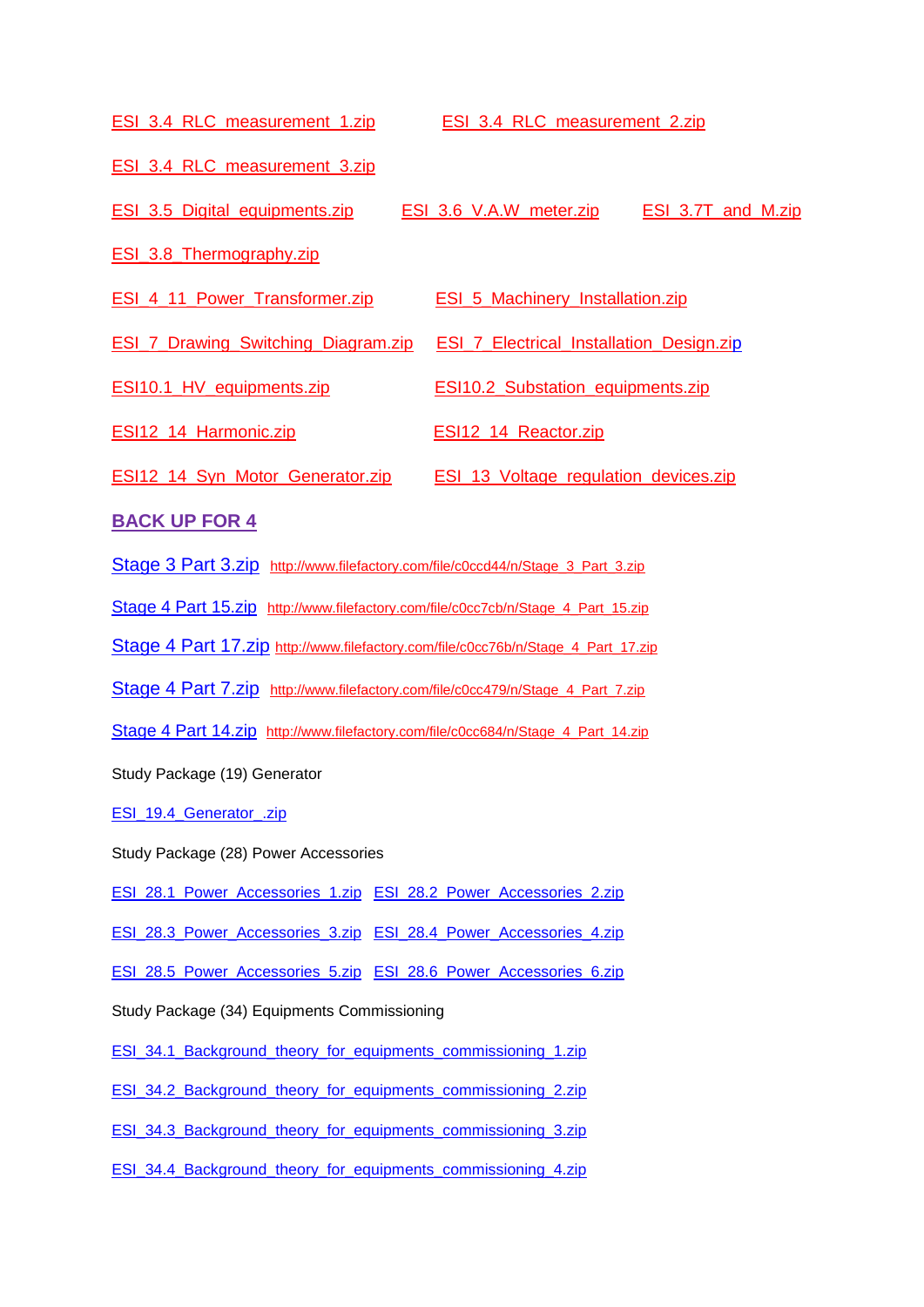- [ESI\\_34.5\\_Background\\_theory\\_for\\_equipments\\_commissioning\\_5.zip](http://esipowersystem4.zoomshare.com/files/ESI_34.5_Background_theory_for_equipments_commissioning_5.zip)
- [ESI\\_34.6\\_Background\\_theory\\_for\\_equipments\\_commissioning\\_6.zip](http://esipowersystem4.zoomshare.com/files/ESI_34.6_Background_theory_for_equipments_commissioning_6.zip)
- Study Package (27) Relay
- ESI 27\_1\_Relay\_Principle\_1.zip [ESI\\_27\\_1\\_Relay\\_Principle\\_2.zip](http://esipowersystem4.zoomshare.com/files/ESI_27_1_Relay_Principle_2.zip)
- ESI 27 1 Relay Principle 3.zip
- ESI 27.2 Element of Relay Protection.zip
- [ESI\\_27.3\\_Relay\\_operation\\_characteristics.zip](http://esipowersystem4.zoomshare.com/files/ESI_27.3_Relay_operation_characteristics.zip) [ESI\\_27.4\\_Relay\\_connection\\_and\\_response.zip](http://esipowersystem4.zoomshare.com/files/ESI_27.4_Relay_connection_and_response.zip)
- [ESI\\_27.5\\_Machine\\_and\\_busbar\\_protection\\_1.zip](http://esipowersystem4.zoomshare.com/files/ESI_27.5_Machine_and_busbar_protection_1.zip) [ESI\\_27.5\\_Machine\\_and\\_busbar\\_protection\\_2.zip](http://esipowersystem4.zoomshare.com/files/ESI_27.5_Machine_and_busbar_protection_2.zip)
- [ESI\\_27.5\\_Machine\\_and\\_busbar\\_protection\\_3.zip](http://esipowersystem4.zoomshare.com/files/ESI_27.5_Machine_and_busbar_protection_3.zip)
- ESI 27.6 Feeder protection.zip ESI 27.7 CT and PT.zip ESI 27.9 Comparator.zip
- [ESI\\_27.10\\_Static\\_relay.zip](http://esipowersystem4.zoomshare.com/files/ESI_27.10_Static_relay.zip) [ESI\\_27.11\\_Test\\_and\\_maintenance.zip](http://esipowersystem4.zoomshare.com/files/ESI_27.11_Test_and_maintenance.zip)
- ESI 27.12 Circuit Breaker 1.zip ESI 27.12 Circuit Breaker 2.zip
- [ESI\\_27.12\\_Circuit\\_Breaker\\_3.zip](http://esipowersystem4.zoomshare.com/files/ESI_27.12_Circuit_Breaker_3.zip) [ESI\\_27.12\\_Circuit\\_Breaker\\_4.zip](http://esipowersystem4.zoomshare.com/files/ESI_27.12_Circuit_Breaker_4.zip)
- [ESI\\_27.8\\_Line\\_protection\\_1.zip](http://esipowersystem4.zoomshare.com/files/ESI_27.8_Line_protection_1.zip) [ESI\\_27.8\\_Line\\_protection\\_2.zip](http://esipowersystem4.zoomshare.com/files/ESI_27.8_Line_protection_2.zip)
- ESI 27.8 Line\_protection\_3.zip [ESI\\_27.5\\_Machine\\_and\\_busbar\\_protection\\_2\\_0.zip](http://esipowersystem4.zoomshare.com/files/ESI_27.5_Machine_and_busbar_protection_2_0.zip)

#### **Competency Demonstration Report Elective (4)**

Based on the study you got from the above resources, write a professional experiences and competency report for engineering tasks in protection and safety in above mentioned format & submit it to the assessor.

( Weighted informal learning time for CPD including study & report= 20Hr x 0.5= 10Hr)

 $-1.1$ 

5.Cables,Bus-ways and Distribution Boards

- 1. Types and Characteristics of Cables
- 2. Method Installation
- 3. Sizing of Conduit and Trunking
- 4. Factors Affecting the Current Carrying Capacities of Cables
- 5. Sizing of Cables and Bus-ways for use Under Different Types of Conditions
- 6. Connected Load, Maximum Demand and Circuit Breakers Ratings for an Electrical Distribution Board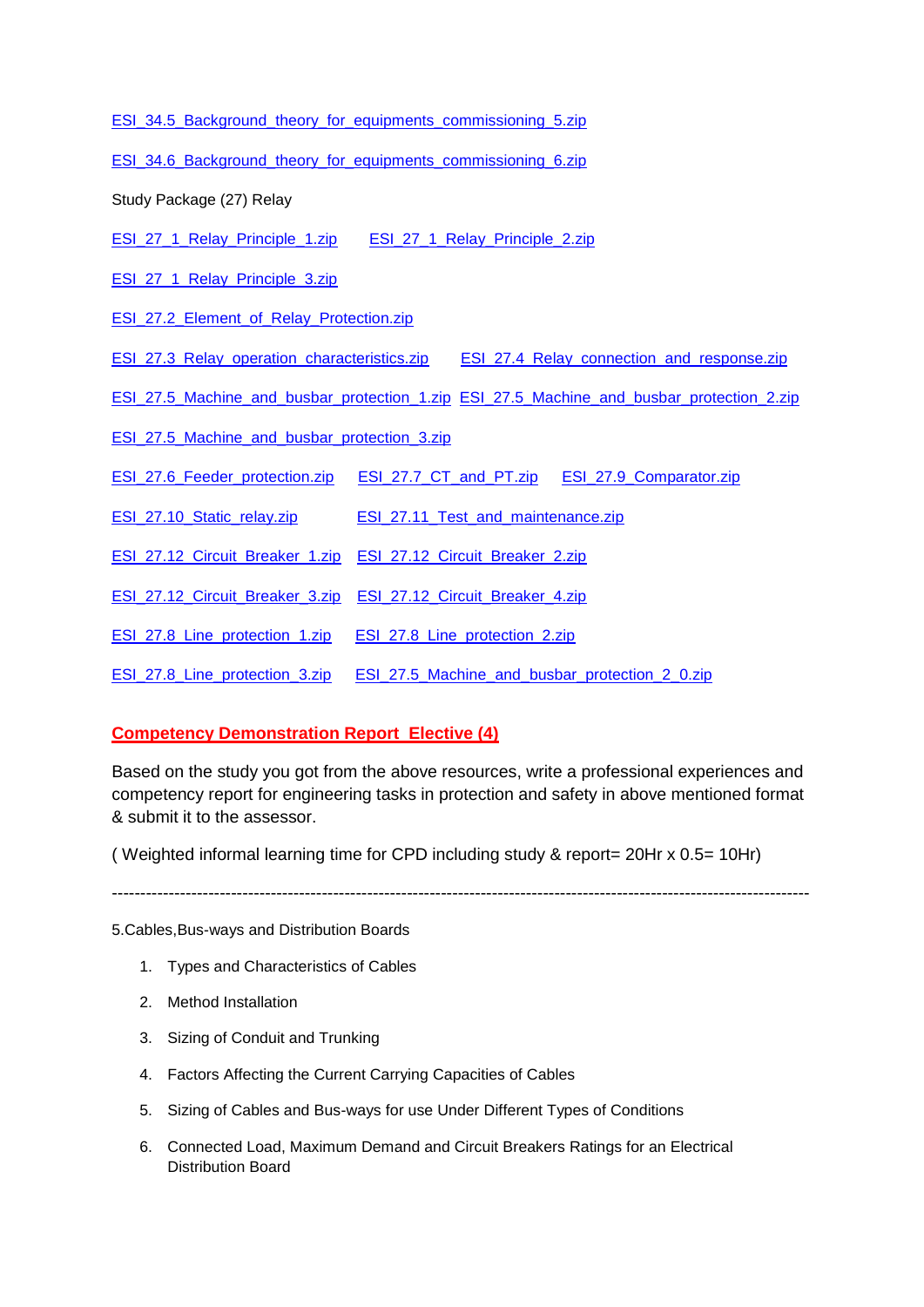## **STUDY MATERIALS (Electrical Installation)**

[http://www.filefactory.com/file/c0b67b7/n/Electrical\\_Workshop\\_Wiring\\_E001\\_2\\_3\\_4\\_5\\_7\\_8\\_](http://www.filefactory.com/file/c0b67b7/n/Electrical_Workshop_Wiring_E001_2_3_4_5_7_8_33_G003_4_7.zip) [33\\_G003\\_4\\_7.zip](http://www.filefactory.com/file/c0b67b7/n/Electrical_Workshop_Wiring_E001_2_3_4_5_7_8_33_G003_4_7.zip)

[AS3000-2007Overview.zip](http://advanceddiplomastage4b.zoomshare.com/files/AS3000-2007Overview.zip) [AS3000\\_AS3008TablesExtract.zip](http://advanceddiplomastage4b.zoomshare.com/files/AS3000_AS3008TablesExtract.zip) [WiringRules.zip](http://15000.zoomshare.com/files/WiringRules.zip)

## **Part (1) Study the following notes**

[Installation\\_Requirement\\_1-A.zip](http://advanceddiplomastage4a.zoomshare.com/files/Installation_Requirement_1-A.zip) [Installation\\_Requirement\\_1-B.zip](http://advanceddiplomastage4a.zoomshare.com/files/Installation_Requirement_1-B.zip)

[Installation\\_Requirement\\_2-A.zip](http://advanceddiplomastage4a.zoomshare.com/files/Installation_Requirement_2-A.zip) [Installation\\_Requirement\\_2-B.zip](http://advanceddiplomastage4a.zoomshare.com/files/Installation_Requirement_2-B.zip)

[Stage\\_2\\_Wiring.zip](http://advanceddiplomastage4b.zoomshare.com/files/Stage_2_Wiring.zip)

[G003\\_G004\\_Wiring\\_2\\_Part\\_1.zip](http://advanceddiplomastage4b.zoomshare.com/files/G003_G004_Wiring_2_Part_1.zip)

[G003\\_G004\\_Wiring\\_2\\_Part\\_2.zip](http://advanceddiplomastage4b.zoomshare.com/files/G003_G004_Wiring_2_Part_2.zip)

[Cable\\_CktProt\\_E\\_Accessories.zip](http://advanceddiplomastage4c.zoomshare.com/files/Cable_CktProt_E_Accessories.zip)

Cable Conduit E Accessories.zip

[Elect\\_Installation\\_Protection\\_Method\\_Devices.zip](http://advanceddiplomastage4c.zoomshare.com/files/Elect_Installation_Protection_Method_Devices.zip)

[Elect\\_Installation\\_Requirement\\_1.zip](http://advanceddiplomastage4c.zoomshare.com/files/Elect_Installation_Requirement_1.zip)

[Elect\\_Installation\\_Requirement\\_1.zip](http://advanceddiplomastage4c.zoomshare.com/files/Elect_Installation_Requirement_1.zip)

[Elect\\_Installation\\_Requirement\\_2.zip](http://advanceddiplomastage4c.zoomshare.com/files/Elect_Installation_Requirement_2.zip)

[ElectricInstallationDesign.zip](http://advanceddiplomastage4c.zoomshare.com/files/ElectricInstallationDesign.zip)

[ElectSystSafety1.zip](http://advanceddiplomastage4c.zoomshare.com/files/ElectSystSafety1.zip)

[ElectSystSafety2.zip](http://advanceddiplomastage4c.zoomshare.com/files/ElectSystSafety2.zip)

[FireProtHeatingTestingEarthing.zip](http://advanceddiplomastage4c.zoomshare.com/files/FireProtHeatingTestingEarthing.zip)

[GeneralWiring.zip](http://advanceddiplomastage4c.zoomshare.com/files/GeneralWiring.zip)

[HazardLightingPanel.zip](http://advanceddiplomastage4c.zoomshare.com/files/HazardLightingPanel.zip)

[PanelRCDWireSpecial\\_Installation.zip](http://advanceddiplomastage4c.zoomshare.com/files/PanelRCDWireSpecial_Installation.zip)

[ProtectionMethods.zip](http://advanceddiplomastage4c.zoomshare.com/files/ProtectionMethods.zip)

Assessment

Read the above notes files and do the assignments for the following tutorial file.

[WiringPracticals.zip](http://advanceddiplomastage4c.zoomshare.com/files/WiringPracticals.zip)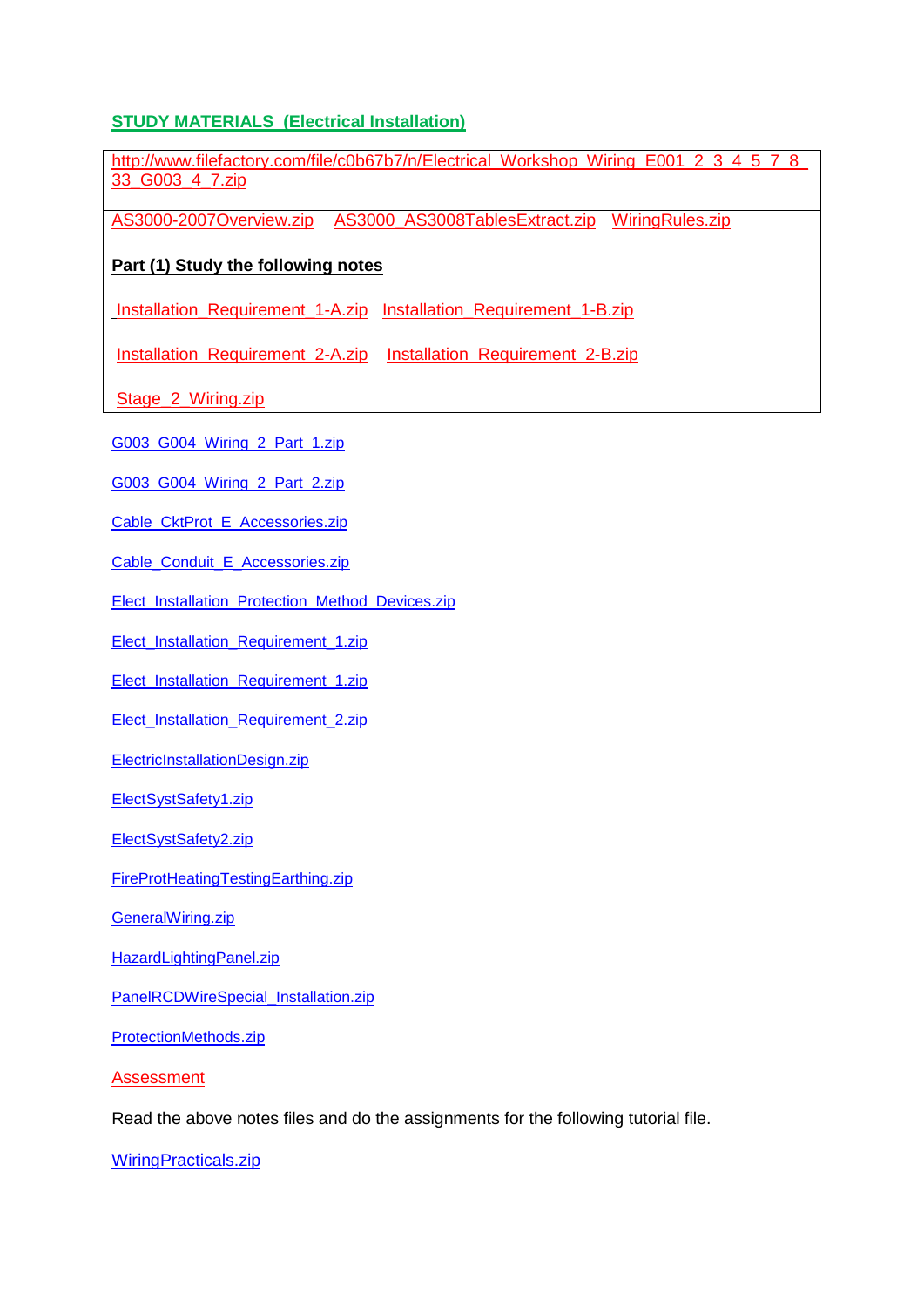## [G003G004Tutorial.zip](http://advanceddiplomastage4c.zoomshare.com/files/G003G004Tutorial.zip)

PRACTICAL

## **Workshop 2+3**

[WorkShop\\_Part\\_2\\_Practical\\_1\\_to\\_6\\_.zip](http://advanceddiplomastage4h.zoomshare.com/files/WorkShop_Part_2_Practical_1_to_6_.zip) [WorkShop\\_Part\\_2\\_Practical\\_7\\_to\\_12\\_.zip](http://advanceddiplomastage4h.zoomshare.com/files/WorkShop_Part_2_Practical_7_to_12_.zip)

[WorkShop\\_Part\\_2\\_Practical\\_13\\_to\\_17\\_.zip](http://advanceddiplomastage4h.zoomshare.com/files/WorkShop_Part_2_Practical_13_to_17_.zip) [WorkShop\\_Part\\_2\\_Practical\\_18\\_to\\_21\\_.zip](http://advanceddiplomastage4h.zoomshare.com/files/WorkShop_Part_2_Practical_18_to_21_.zip)

[ElectricalWorkshopPart3\\_G008\\_Group1Machine\\_.zip](http://advanceddiplomastage4h.zoomshare.com/files/ElectricalWorkshopPart3_G008_Group1Machine_.zip)

[ElectricalWorkshopPart3\\_G008\\_Group2LineProtection\\_.zip](http://advanceddiplomastage4h.zoomshare.com/files/ElectricalWorkshopPart3_G008_Group2LineProtection_.zip)

[ElectricalWorkshopPart3\\_G008\\_Group3InstrumentsDevices\\_.zip](http://advanceddiplomastage4h.zoomshare.com/files/ElectricalWorkshopPart3_G008_Group3InstrumentsDevices_.zip)

## **OTHER PRACTICALS**

[ELECTRICAL\\_WORKSHOP\\_PART\\_2\\_G003\\_G004\\_G009\\_.zip](http://advanceddiplomastage4h.zoomshare.com/files/ELECTRICAL_WORKSHOP_PART_2_G003_G004_G009_.zip)

[Electrical\\_Workshop\\_Part\\_2\\_Practical\\_1\\_to\\_18.zip](http://advanceddiplomastage4h.zoomshare.com/files/Electrical_Workshop_Part_2_Practical_1_to_18.zip) 

[Electrical\\_Workshop\\_Part\\_2\\_Practical\\_19\\_to\\_21.zip](http://advanceddiplomastage4h.zoomshare.com/files/Electrical_Workshop_Part_2_Practical_19_to_21.zip)

[G003\\_G004\\_G009Practicals.pdf](http://advanceddiplomastage4h.zoomshare.com/files/G003_G004_G009Practicals.pdf)

### **G005**

| UEENEEG005B | Verify compliance and functionality of general |
|-------------|------------------------------------------------|
|             | electrical installations                       |

[G005.zip](http://advanceddiplomastage4f.zoomshare.com/files/G005.zip)

Power Distribution Trade

[Power\\_Distribution\\_Trade.zip](http://advanceddiplomastage4f.zoomshare.com/files/Power_Distribution_Trade.zip)

Metering

[Metering.zip](http://advanceddiplomastage4f.zoomshare.com/files/Metering.zip)

**Switch Gear**

[Elect\\_Installation\\_Protection\\_Method\\_Devices.zip](http://advanceddiplomastage4c.zoomshare.com/files/Elect_Installation_Protection_Method_Devices.zip)

[ElectSystSafety1.zip](http://advanceddiplomastage4c.zoomshare.com/files/ElectSystSafety1.zip) [ElectSystSafety2.zip](http://advanceddiplomastage4c.zoomshare.com/files/ElectSystSafety2.zip)

**7762AH Power System Fundamental** 

[AH\\_Day\\_1.zip](http://kyawnaing225.zoomshare.com/files/ah/AH_Day_1.zip) [AH\\_Day\\_2\\_3.zip](http://kyawnaing225.zoomshare.com/files/ah/AH_Day_2_3.zip) [AH\\_Day\\_4.zip](http://kyawnaing225.zoomshare.com/files/ah/AH_Day_4.zip) [AH\\_Day\\_5.zip](http://kyawnaing225.zoomshare.com/files/ah/AH_Day_5.zip) [AH\\_Day\\_6\\_7\\_8.zip](http://kyawnaing225.zoomshare.com/files/ah/AH_Day_6_7_8.zip)

[ESI\\_27.4Circuit\\_Breaker\\_1.zip](http://esipowersystem3.zoomshare.com/files/ESI_27.4Circuit_Breaker_1.zip) [ESI\\_27.5\\_Circuit\\_Breaker\\_2.zip](http://esipowersystem3.zoomshare.com/files/ESI_27.5_Circuit_Breaker_2.zip)

[ESI\\_7\\_Switching\\_system\\_design\\_consideration.zip](http://esipowersystem3.zoomshare.com/files/ESI_7_Switching_system_design_consideration.zip) [ESI\\_8.2\\_Site\\_Insulation\\_Surge\\_Protection.zip](http://esipowersystem3.zoomshare.com/files/ESI_8.2_Site_Insulation_Surge_Protection.zip)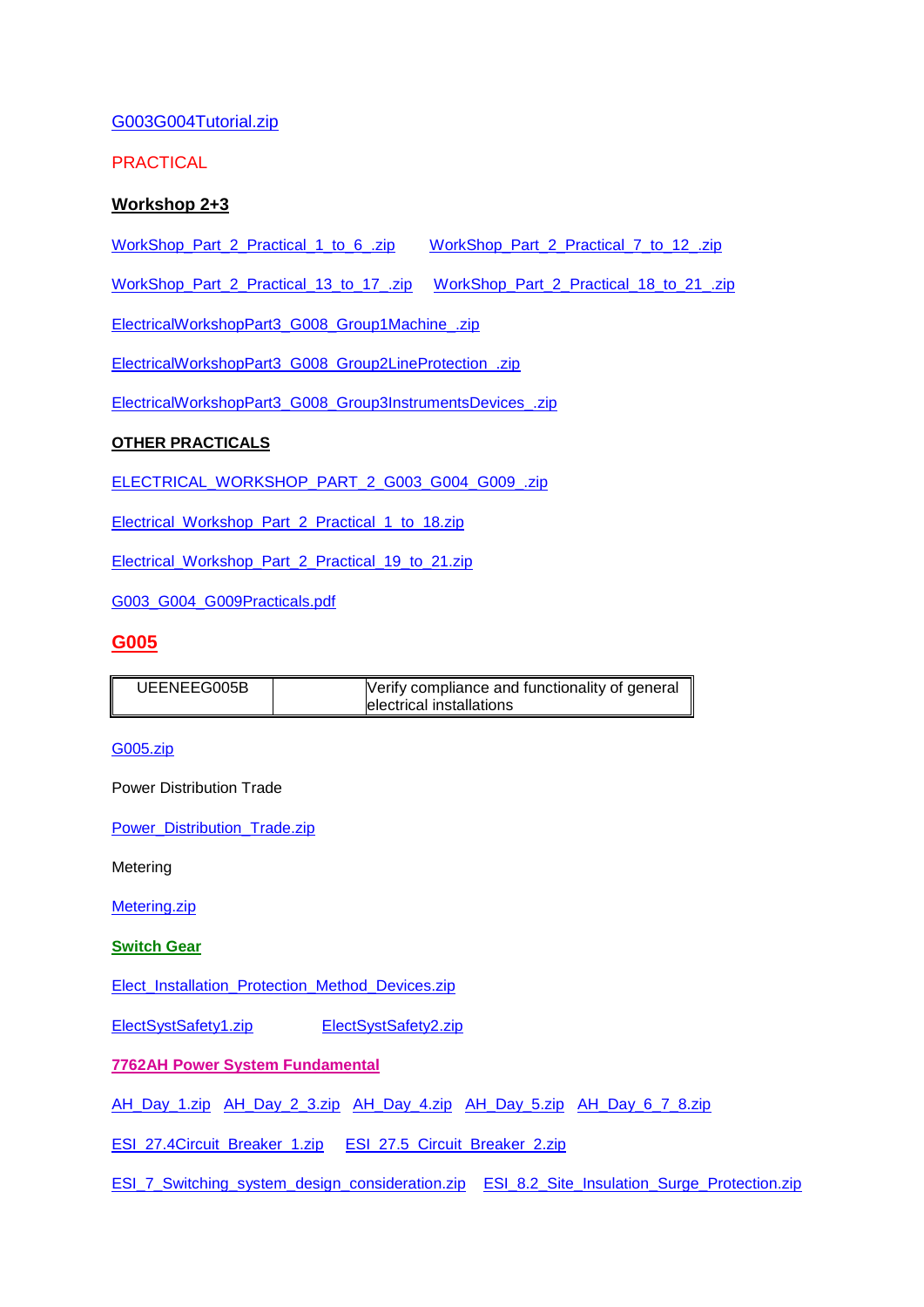## **Competency Demonstration Report Elective (5)**

Based on the study you got from the above resources, write a professional experiences and competency report for engineering tasks in electrical installation in above mentioned format & submit it to the assessor.

( Weighted informal learning time for CPD including study & report= 20Hr x 0.5= 10Hr)

------------------------------------------------------------------------------------------------

#### 6.Earthing

- 1. Purpose of Earthing
- 2. Methods of Earthing
- 3. Earth Fault Loop Impedance and Earth Fault Current
- 4. Suitable Sizes of Circuit Protective Conductor
- 5. Testing of Earthing

## **STUDY MATERIALS (Electrical Earthing)**

#### **G007**

[G007 Lesson 1 AS3000 Wiring rule overview.zip](http://www.filefactory.com/file/cf94220/n/G007_Lesson_1_AS3000_Wiring_rule_overview.zip)

http://www.filefactory.com/file/cf94220/n/G007\_Lesson\_1\_AS3000\_Wiring\_rule\_overview.zip

[G007 Lesson 2 Maximum Demand calculation.zip](http://www.filefactory.com/file/cf9456f/n/G007_Lesson_2_Maximum_Demand_calculation.zip)

http://www.filefactory.com/file/cf9456f/n/G007\_Lesson\_2\_Maximum\_Demand\_calculation.zip

[G007 Lesson 3 Cable selection.zip](http://www.filefactory.com/file/cf9465c/n/G007_Lesson_3_Cable_selection.zip)

http://www.filefactory.com/file/cf9465c/n/G007\_Lesson\_3\_Cable\_selection.zip

[G007 Lesson 4 Cable voltage drop calculation.zip](http://www.filefactory.com/file/cf9479e/n/G007_Lesson_4_Cable_voltage_drop_calculation.zip)

http://www.filefactory.com/file/cf9479e/n/G007\_Lesson\_4\_Cable\_voltage\_drop\_calculation.zip

[G007 Lesson 5 Derating of cable part 1.zip](http://www.filefactory.com/file/cf95acb/n/G007_Lesson_5_Derating_of_cable_part_1.zip)

http://www.filefactory.com/file/cf95acb/n/G007\_Lesson\_5\_Derating\_of\_cable\_part\_1.zip

[G007 Lesson 6 Derating of cable part 2.zip](http://www.filefactory.com/file/cf95a6b/n/G007_Lesson_6_Derating_of_cable_part_2.zip)

http://www.filefactory.com/file/cf95a6b/n/G007\_Lesson\_6\_Derating\_of\_cable\_part\_2.zip

[G007 Lesson 7 Derating of cable for HRC fuse protection.zip](http://www.filefactory.com/file/cf95cd7/n/G007_Lesson_7_Derating_of_cable_for_HRC_fuse_protection.zip)

http://www.filefactory.com/file/cf95cd7/n/G007\_Lesson\_7\_Derating\_of\_cable\_for\_HRC\_fuse\_protecti on.zip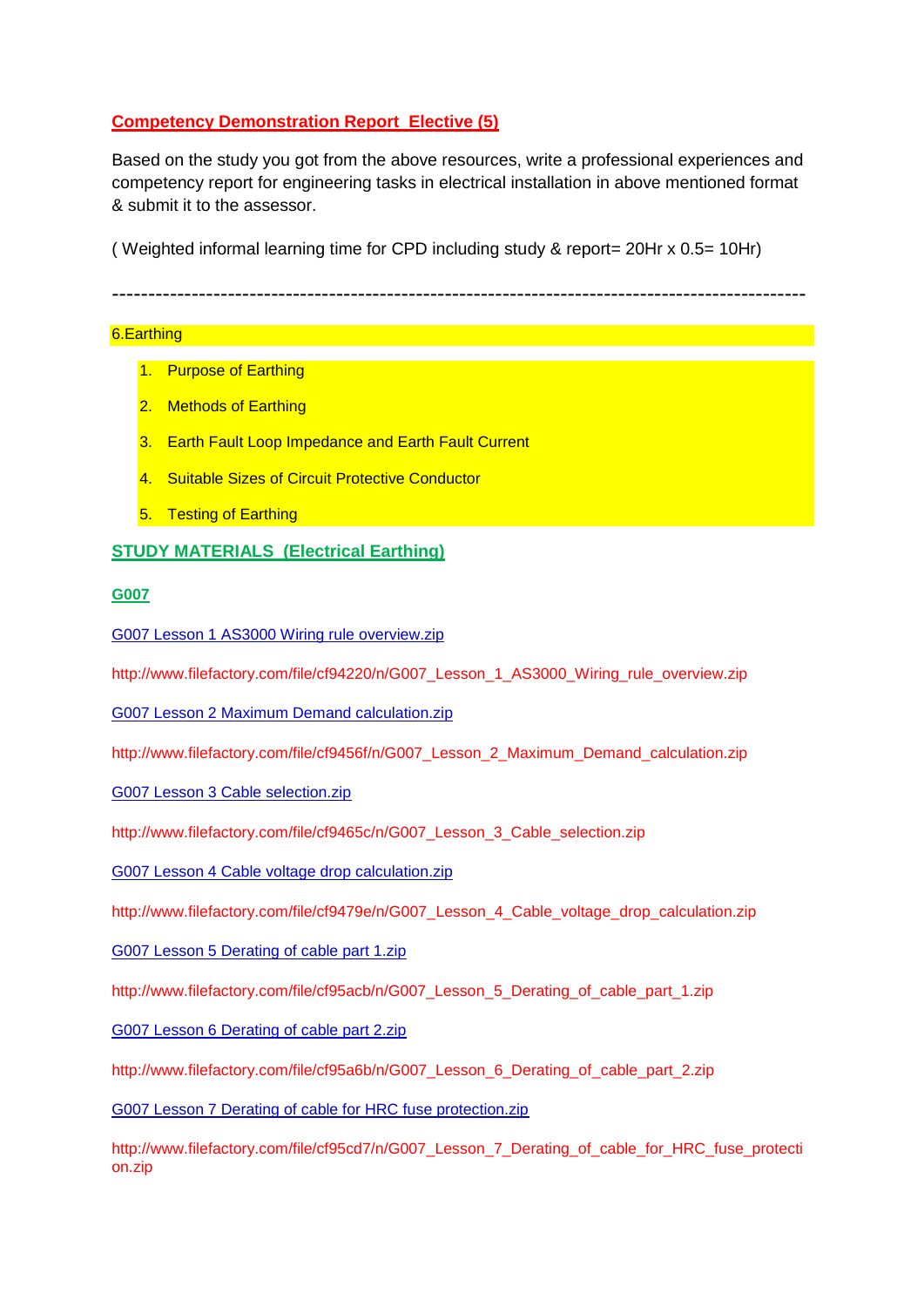[G007 Lesson 8 Final subcircuit fault loop impedance.zip](http://www.filefactory.com/file/cf95dd1/n/G007_Lesson_8_Final_subcircuit_fault_loop_impedance.zip)

http://www.filefactory.com/file/cf95dd1/n/G007\_Lesson\_8\_Final\_subcircuit\_fault\_loop\_impedance.zip

**[Electrical Installation requirement](http://uploading.com/files/892f692a/G007.zip/)**

[FireProtHeatingTestingEarthing.zip](http://advanceddiplomastage4c.zoomshare.com/files/FireProtHeatingTestingEarthing.zip)

[HazardLightingPanel.zip](http://advanceddiplomastage4c.zoomshare.com/files/HazardLightingPanel.zip)

[PanelRCDWireSpecial\\_Installation.zip](http://advanceddiplomastage4c.zoomshare.com/files/PanelRCDWireSpecial_Installation.zip)

[ProtectionMethods.zip](http://advanceddiplomastage4c.zoomshare.com/files/ProtectionMethods.zip)

[ESI\\_8.2\\_Site\\_Insulation\\_Surge\\_Protection.zip](http://esipowersystem3.zoomshare.com/files/ESI_8.2_Site_Insulation_Surge_Protection.zip)

[Power system 2-G037+G038+G039.zip](http://www.filefactory.com/file/c0b7a33/n/Power_system_2-G037_G038_G039.zip)

[http://www.filefactory.com/file/c0b7a33/n/Power\\_system\\_2-G037\\_G038\\_G039.zip](http://www.filefactory.com/file/c0b7a33/n/Power_system_2-G037_G038_G039.zip)

[G037+G038+G039 Lesson 2-Site Earthing.zip](http://www.filefactory.com/file/c0bb244/n/G037_G038_G039_Lesson_2-Site_Earthing.zip)

[http://www.filefactory.com/file/c0bb244/n/G037\\_G038\\_G039\\_Lesson\\_2-Site\\_Earthing.zip](http://www.filefactory.com/file/c0bb244/n/G037_G038_G039_Lesson_2-Site_Earthing.zip)

[G037+G038+G039 Lesson 8-Turbine Control+Power Line Earthing.zip](http://www.filefactory.com/file/c0bb521/n/G037_G038_G039_Lesson_8-Turbine_Control_Power_Line_Earthing.zip)

[http://www.filefactory.com/file/c0bb521/n/G037\\_G038\\_G039\\_Lesson\\_8-](http://www.filefactory.com/file/c0bb521/n/G037_G038_G039_Lesson_8-Turbine_Control_Power_Line_Earthing.zip) [Turbine\\_Control\\_Power\\_Line\\_Earthing.zip](http://www.filefactory.com/file/c0bb521/n/G037_G038_G039_Lesson_8-Turbine_Control_Power_Line_Earthing.zip)

[G037+G038+G039 Lesson 9-Insulator.zip](http://www.filefactory.com/file/c221eff/n/G037_G038_G039_Lesson_9-Insulator.zip)

http://www.filefactory.com/file/c221eff/n/G037\_G038\_G039\_Lesson\_9-Insulator.zip

**[Power](http://uploading.com/files/29m79db3/G012.zip/) System (2)** 

[G037+G038+G039 Lesson 1-Power Flow.zip](http://www.filefactory.com/file/c0bb2a3/n/G037_G038_G039_Lesson_1-Power_Flow.zip)

[http://www.filefactory.com/file/c0bb2a3/n/G037\\_G038\\_G039\\_Lesson\\_1-Power\\_Flow.zip](http://www.filefactory.com/file/c0bb2a3/n/G037_G038_G039_Lesson_1-Power_Flow.zip)

[G037+G038+G039 Lesson 2-Site Earthing.zip](http://www.filefactory.com/file/c0bb244/n/G037_G038_G039_Lesson_2-Site_Earthing.zip)

[http://www.filefactory.com/file/c0bb244/n/G037\\_G038\\_G039\\_Lesson\\_2-Site\\_Earthing.zip](http://www.filefactory.com/file/c0bb244/n/G037_G038_G039_Lesson_2-Site_Earthing.zip)

[G037+G038+G039 Lesson 4-Auxiliary System+Harmonic.zip](http://www.filefactory.com/file/c0bb3c3/n/G037_G038_G039_Lesson_4-Auxiliary_System_Harmonic.zip)

[http://www.filefactory.com/file/c0bb3c3/n/G037\\_G038\\_G039\\_Lesson\\_4-](http://www.filefactory.com/file/c0bb3c3/n/G037_G038_G039_Lesson_4-Auxiliary_System_Harmonic.zip) [Auxiliary\\_System\\_Harmonic.zip](http://www.filefactory.com/file/c0bb3c3/n/G037_G038_G039_Lesson_4-Auxiliary_System_Harmonic.zip)

[G037+G038+G039 Lesson 3-Power System Control Equipments.zip](http://www.filefactory.com/file/c0bced7/n/G037_G038_G039_Lesson_3-Power_System_Control_Equipments.zip)

[http://www.filefactory.com/file/c0bced7/n/G037\\_G038\\_G039\\_Lesson\\_3-](http://www.filefactory.com/file/c0bced7/n/G037_G038_G039_Lesson_3-Power_System_Control_Equipments.zip) [Power\\_System\\_Control\\_Equipments.zip](http://www.filefactory.com/file/c0bced7/n/G037_G038_G039_Lesson_3-Power_System_Control_Equipments.zip)

[G037+G038+G039 Lesson 5-Harmonic.zip](http://www.filefactory.com/file/c0bb35b/n/G037_G038_G039_Lesson_5-Harmonic.zip)

[http://www.filefactory.com/file/c0bb35b/n/G037\\_G038\\_G039\\_Lesson\\_5-Harmonic.zip](http://www.filefactory.com/file/c0bb35b/n/G037_G038_G039_Lesson_5-Harmonic.zip)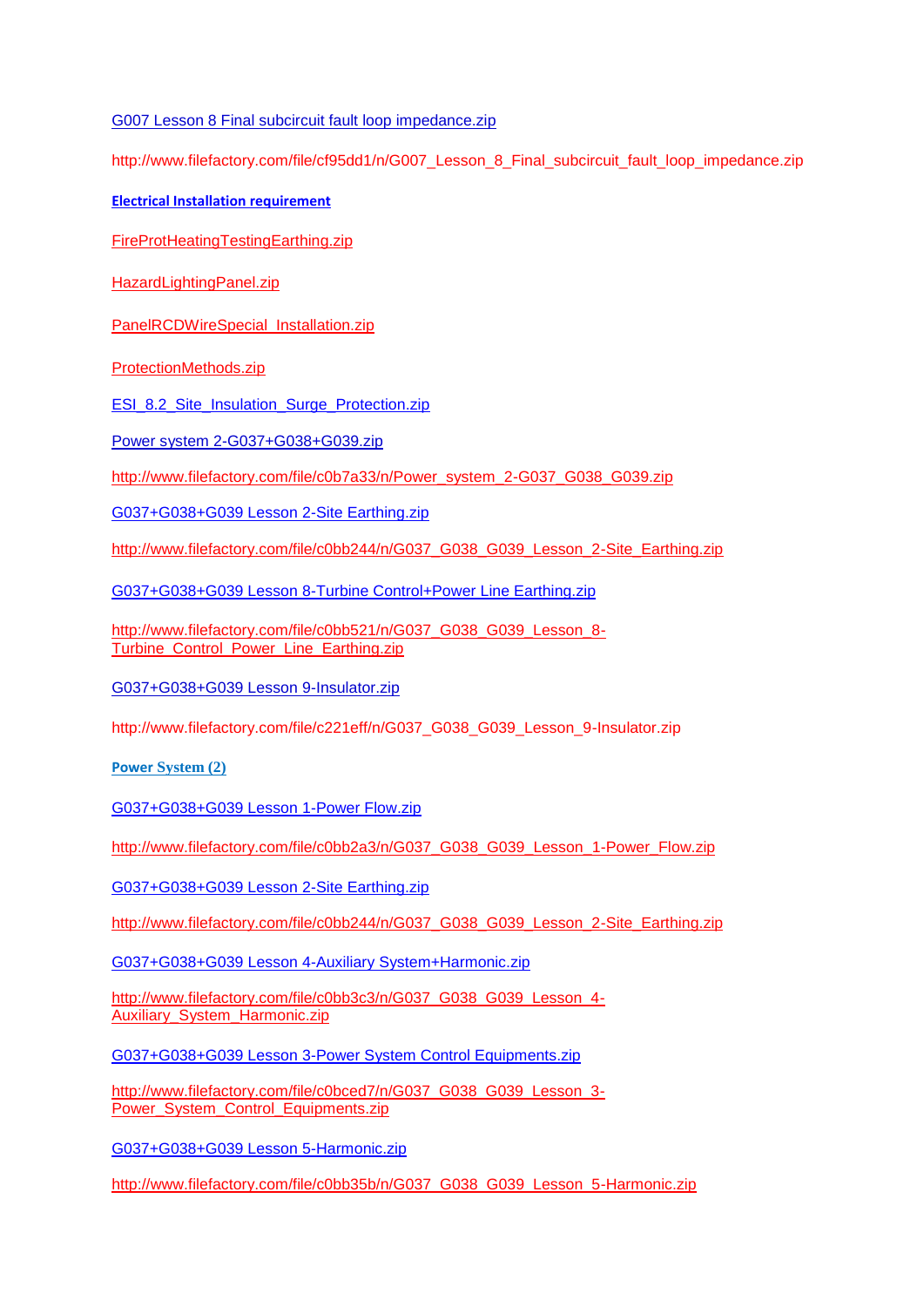[G037+G038+G039 Lesson 6-Harmonic Calculation.zip](http://www.filefactory.com/file/c0bb43f/n/G037_G038_G039_Lesson_6-Harmonic_Calculation.zip)

[http://www.filefactory.com/file/c0bb43f/n/G037\\_G038\\_G039\\_Lesson\\_6-Harmonic\\_Calculation.zip](http://www.filefactory.com/file/c0bb43f/n/G037_G038_G039_Lesson_6-Harmonic_Calculation.zip)

[G037+G038+G039 Lesson 7-Synchronous Generator Loading.zip](http://www.filefactory.com/file/c0bb49d/n/G037_G038_G039_Lesson_7-Synchronous_Generator_Loading.zip)

[http://www.filefactory.com/file/c0bb49d/n/G037\\_G038\\_G039\\_Lesson\\_7-](http://www.filefactory.com/file/c0bb49d/n/G037_G038_G039_Lesson_7-Synchronous_Generator_Loading.zip) Synchronous Generator Loading.zip

[G037+G038+G039 Lesson 8-Turbine Control+Power Line Earthing.zip](http://www.filefactory.com/file/c0bb521/n/G037_G038_G039_Lesson_8-Turbine_Control_Power_Line_Earthing.zip)

[http://www.filefactory.com/file/c0bb521/n/G037\\_G038\\_G039\\_Lesson\\_8-](http://www.filefactory.com/file/c0bb521/n/G037_G038_G039_Lesson_8-Turbine_Control_Power_Line_Earthing.zip) [Turbine\\_Control\\_Power\\_Line\\_Earthing.zip](http://www.filefactory.com/file/c0bb521/n/G037_G038_G039_Lesson_8-Turbine_Control_Power_Line_Earthing.zip)

[G037+G038+G039 Lesson 9-Insulator.zip](http://www.filefactory.com/file/c221eff/n/G037_G038_G039_Lesson_9-Insulator.zip)

http://www.filefactory.com/file/c221eff/n/G037\_G038\_G039\_Lesson\_9-Insulator.zip

[G037+G038+G039 Lesson 10-Reliability of Power System.zip](http://www.filefactory.com/file/c0bb6e4/n/G037_G038_G039_Lesson_10-Reliability_of_Power_System.zip)

[http://www.filefactory.com/file/c0bb6e4/n/G037\\_G038\\_G039\\_Lesson\\_10-](http://www.filefactory.com/file/c0bb6e4/n/G037_G038_G039_Lesson_10-Reliability_of_Power_System.zip) Reliability of Power System.zip

[G037+G038+G039 Lesson 11-Harmonic Reduction.zip](http://www.filefactory.com/file/c0bce89/n/G037_G038_G039_Lesson_11-Harmonic_Reduction.zip)

[http://www.filefactory.com/file/c0bce89/n/G037\\_G038\\_G039\\_Lesson\\_11-Harmonic\\_Reduction.zip](http://www.filefactory.com/file/c0bce89/n/G037_G038_G039_Lesson_11-Harmonic_Reduction.zip)

[G037+G038+G039 Lesson 12-Grounding](http://www.filefactory.com/file/c0bb872/n/G037_G038_G039_Lesson_12-Grounding_Power_Quality.zip) + Power Quality.zip

[http://www.filefactory.com/file/c0bb872/n/G037\\_G038\\_G039\\_Lesson\\_12-](http://www.filefactory.com/file/c0bb872/n/G037_G038_G039_Lesson_12-Grounding_Power_Quality.zip) [Grounding\\_Power\\_Quality.zip](http://www.filefactory.com/file/c0bb872/n/G037_G038_G039_Lesson_12-Grounding_Power_Quality.zip)

[G037+G038+G039 Lesson 13-Power Quality.zip](http://www.filefactory.com/file/c0bb98d/n/G037_G038_G039_Lesson_13-Power_Quality.zip)

[http://www.filefactory.com/file/c0bb98d/n/G037\\_G038\\_G039\\_Lesson\\_13-Power\\_Quality.zip](http://www.filefactory.com/file/c0bb98d/n/G037_G038_G039_Lesson_13-Power_Quality.zip)

[G037+G038+G039 Lesson 14-Harmonic Model.zip](http://www.filefactory.com/file/c0bcad7/n/G037_G038_G039_Lesson_14-Harmonic_Model.zip)

[http://www.filefactory.com/file/c0bcad7/n/G037\\_G038\\_G039\\_Lesson\\_14-Harmonic\\_Model.zip](http://www.filefactory.com/file/c0bcad7/n/G037_G038_G039_Lesson_14-Harmonic_Model.zip)

[G037+G038+G039 Lesson 15-Harmonic Losses in Transformer.zip](http://www.filefactory.com/file/c0bca73/n/G037_G038_G039_Lesson_15-Harmonic_Losses_in_Transformer.zip)

[http://www.filefactory.com/file/c0bca73/n/G037\\_G038\\_G039\\_Lesson\\_15-](http://www.filefactory.com/file/c0bca73/n/G037_G038_G039_Lesson_15-Harmonic_Losses_in_Transformer.zip) Harmonic Losses in Transformer.zip

[G037+G038+G039 Lesson 16-Reliability Improvement.zip](http://www.filefactory.com/file/c0bcba0/n/G037_G038_G039_Lesson_16-Reliability_Improvement.zip)

[http://www.filefactory.com/file/c0bcba0/n/G037\\_G038\\_G039\\_Lesson\\_16-Reliability\\_Improvement.zip](http://www.filefactory.com/file/c0bcba0/n/G037_G038_G039_Lesson_16-Reliability_Improvement.zip)

[G037+G038+G039 Lesson 17-Preparation for emergency.zip](http://www.filefactory.com/file/c0bcbd7/n/G037_G038_G039_Lesson_17-Preparation_for_emergency.zip)

[http://www.filefactory.com/file/c0bcbd7/n/G037\\_G038\\_G039\\_Lesson\\_17-](http://www.filefactory.com/file/c0bcbd7/n/G037_G038_G039_Lesson_17-Preparation_for_emergency.zip) Preparation for emergency.zip

[G037+G038+G039 Lesson 18-Harmonic problems.zip](http://www.filefactory.com/file/c0bcb68/n/G037_G038_G039_Lesson_18-Harmonic_problems.zip)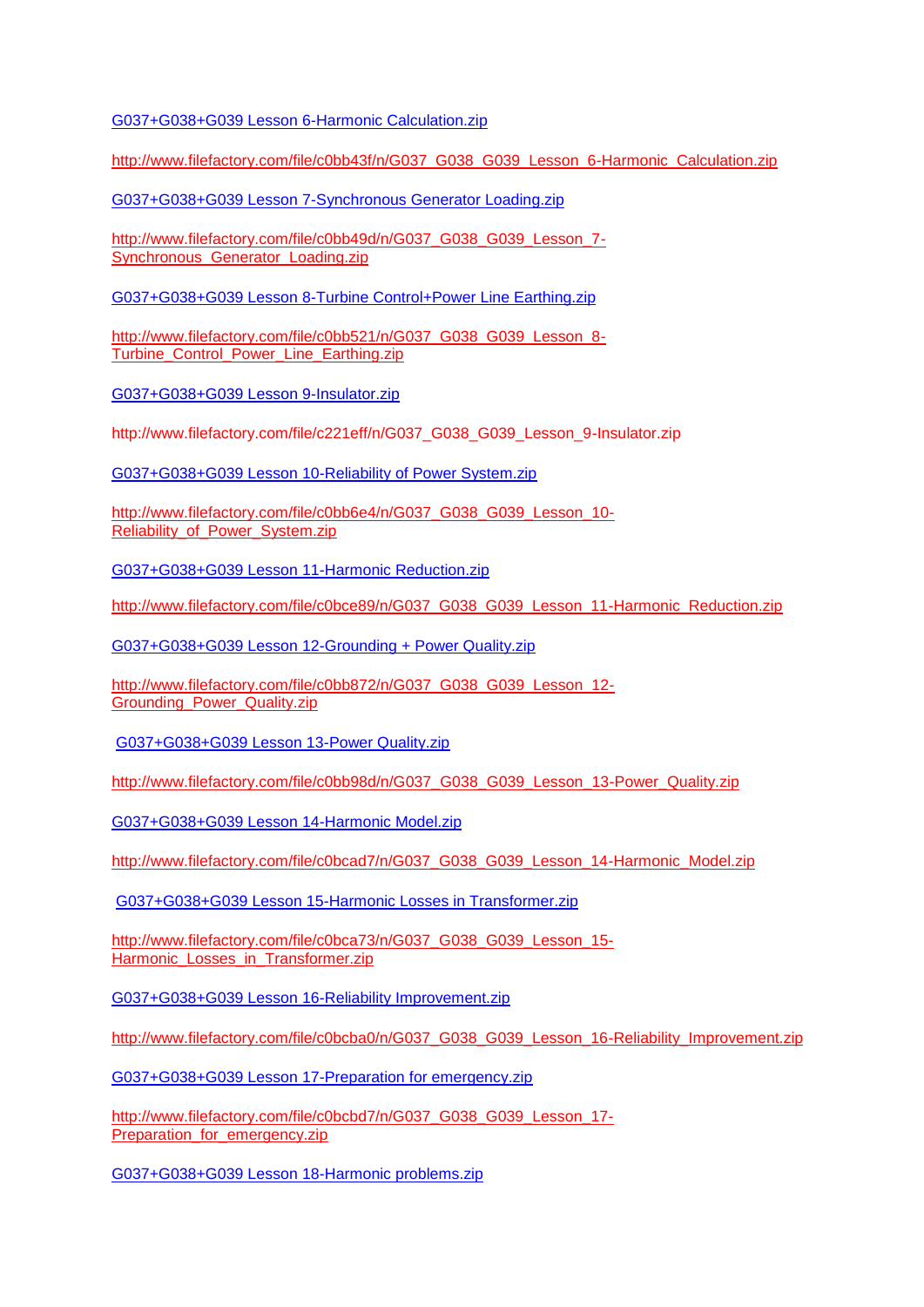[http://www.filefactory.com/file/c0bcb68/n/G037\\_G038\\_G039\\_Lesson\\_18-Harmonic\\_problems.zip](http://www.filefactory.com/file/c0bcb68/n/G037_G038_G039_Lesson_18-Harmonic_problems.zip)

[G037+G038+G039 Lesson 19-Synchronous machine problems.zip](http://www.filefactory.com/file/c0bccb8/n/G037_G038_G039_Lesson_19-Synchronous_machine_problems.zip)

[http://www.filefactory.com/file/c0bccb8/n/G037\\_G038\\_G039\\_Lesson\\_19-](http://www.filefactory.com/file/c0bccb8/n/G037_G038_G039_Lesson_19-Synchronous_machine_problems.zip) Synchronous machine problems.zip

[G037+G038+G039 Lesson 20-Power Generation + Generator Control.zip](http://www.filefactory.com/file/c0bcc20/n/G037_G038_G039_Lesson_20-Power_Generation_Generator_Control.zip)

[http://www.filefactory.com/file/c0bcc20/n/G037\\_G038\\_G039\\_Lesson\\_20Power\\_Generation\\_Generato](http://www.filefactory.com/file/c0bcc20/n/G037_G038_G039_Lesson_20Power_Generation_Generator_Control.zip) [r\\_Control.zip](http://www.filefactory.com/file/c0bcc20/n/G037_G038_G039_Lesson_20Power_Generation_Generator_Control.zip)

[G037+G038+G039 Lesson 21-Turbine Control+ Digital Excitation.zip](http://www.filefactory.com/file/c0bcdf6/n/G037_G038_G039_Lesson_21-Turbine_Control_Digital_Excitation.zip)

[http://www.filefactory.com/file/c0bcdf6/n/G037\\_G038\\_G039\\_Lesson\\_21-](http://www.filefactory.com/file/c0bcdf6/n/G037_G038_G039_Lesson_21-Turbine_Control_Digital_Excitation.zip) [Turbine\\_Control\\_Digital\\_Excitation.zip](http://www.filefactory.com/file/c0bcdf6/n/G037_G038_G039_Lesson_21-Turbine_Control_Digital_Excitation.zip)

[G037+G038+G039 Lesson 22-Power System Protection.zip](http://www.filefactory.com/file/c0bcd4c/n/G037_G038_G039_Lesson_22-Power_System_Protection.zip)

[http://www.filefactory.com/file/c0bcd4c/n/G037\\_G038\\_G039\\_Lesson\\_22-](http://www.filefactory.com/file/c0bcd4c/n/G037_G038_G039_Lesson_22-Power_System_Protection.zip) [Power\\_System\\_Protection.zip](http://www.filefactory.com/file/c0bcd4c/n/G037_G038_G039_Lesson_22-Power_System_Protection.zip)

[G037+G038+G039 Lesson 23-Switch Gear.zip](http://www.filefactory.com/file/c0bcea8/n/G037_G038_G039_Lesson_23-Switch_Gear.zip)

[http://www.filefactory.com/file/c0bcea8/n/G037\\_G038\\_G039\\_Lesson\\_23-Switch\\_Gear.zip](http://www.filefactory.com/file/c0bcea8/n/G037_G038_G039_Lesson_23-Switch_Gear.zip)

### **Competency Demonstration Report Elective (6)**

Based on the study you got from the above resources, write a professional experiences and competency report for engineering tasks in site earthing in above mentioned format & submit it to the assessor.

( Weighted informal learning time for CPD including study & report= 20Hr x 0.5= 10Hr)

---------------------------------------------------------------------------------------------------------------------------

## **7. Emergency Lighting and Service Street Street Street Street Street Street Street Street Street Street Street**

- 1. Exit and Emergency Lighting Requirements for Evaluation of Occupants
- 2. Types of Back-up Power Supply
- 3. Exit and Directional Signs

#### **STUDY MATERIALS (Emergency Lighting)**

[EE 617 Building Electrical and Mechanical System Part 1 \( 1 pt\)](http://www.filefactory.com/file/9cjgmgktknz/EE_617_Building_Electrical_and_Mechanical_System_Part_1.pdf)

[EE 617 Building Electrical and Mechanical System Part 2](http://www.filefactory.com/file/s8inlkrp4cz/EE_617_Building_Electrical_and_Mechanical_System_Part_2.pdf)

[BAE 606 Building Service Electrical & Mechanical Engineering](http://www.filefactory.com/file/7jjhwbjst59b/n/BAE_606_Building_Service_Electrical_amp_Mechanical_Engineering_zip)

[Lighting.zip](http://advanceddiplomastage4b.zoomshare.com/files/10-Lighting.zip)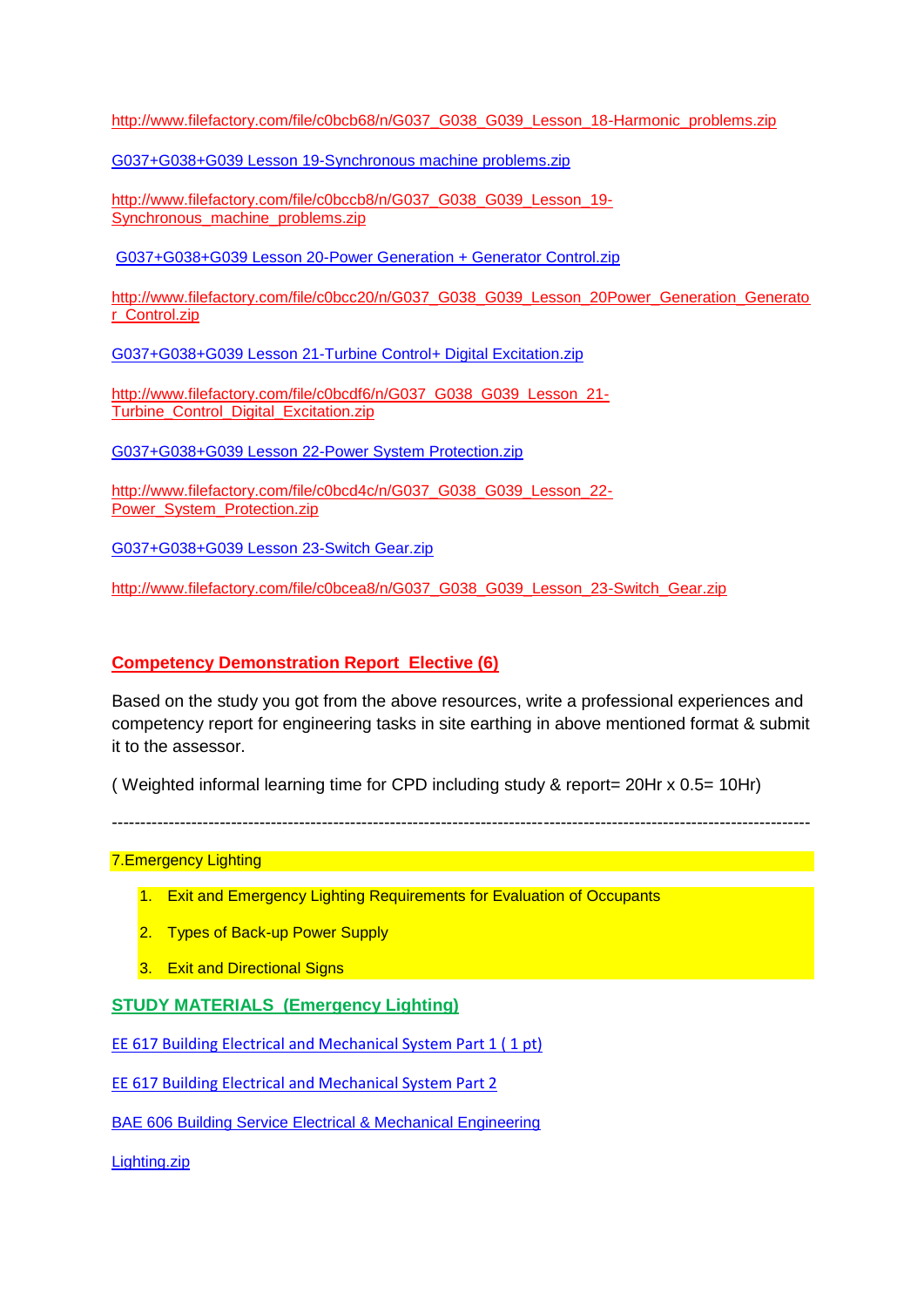## [E\\_trade\\_1.zip](http://advanceddiplomastage4b.zoomshare.com/files/E_trade_1.zip) [E\\_trade\\_2.zip](http://advanceddiplomastage4b.zoomshare.com/files/E_trade_2.zip) [E\\_trade\\_3.zip](http://advanceddiplomastage4b.zoomshare.com/files/E_trade_3.zip) [E\\_trade\\_4.zip](http://advanceddiplomastage4b.zoomshare.com/files/E_trade_4.zip)

## **Competency Demonstration Report Elective (7)**

Based on the study you got from the above resources, write a professional experiences and competency report for engineering tasks in emergency lighting in above mentioned format & submit it to the assessor.

( Weighted informal learning time for CPD including study & report= 20Hr x 0.5= 10Hr)

---------------------------------------------------------------------------------------------------------------------------

#### 8.Standby Power Generator System

- 1. Types of Essential and Critical Loads
- 2. Sizing of Generator
- 3. Voltage Regulation and its Effects on Generator Sizing
- 4. Protection of Alternators and Prime Movers
- 5. Installation of Standby Generator System Including Day-tank Battery and Charger, Fuel Supply, Engine cooling system, Plant room ventilation and fresh air intake, contend instrumentation plant and automatic transfer switch.

## **STUDY MATERIALS (Standby Power GeneratorSystem)**

Study Package (22) Generator

ESI 22.1 Generator Study.zip

ESI 22.2 Voltage surge control.zip

Study Package (23) Machine Rating

[ESI\\_23.1\\_Generator\\_Rating.zip](http://esipowersystem2.zoomshare.com/files/ESI_23.1_Generator_Rating.zip)

ESI 23.1 Transformer\_Rating.zip

Study Package (24) Modern Power System

ESI 24 Modern Power System.zip

[EE 512 Electrical Power Generation System \( 1 pt\)](http://www.filefactory.com/file/7i82y0haoabp/n/EE_512_Electrical_Power_Generation_System_pdf)

EE [512 Principles of Power Systems](http://www.filefactory.com/file/njyer4bfm75/n/EE_512_Principles_of_Power_Systems_V_K_Mehta_pdf)

[EE 512 Generation Transmission and Distribution of Electrical Power](http://www.filefactory.com/file/19fg056zfegj/n/EE_512_Generation_Transmission_and_Distribution_of_Electrical_Power_pdf)

#### **Competency Demonstration Report Elective (8)**

Based on the study you got from the above resources, write a professional experiences and competency report for engineering tasks in stand by power system in above mentioned format & submit it to the assessor.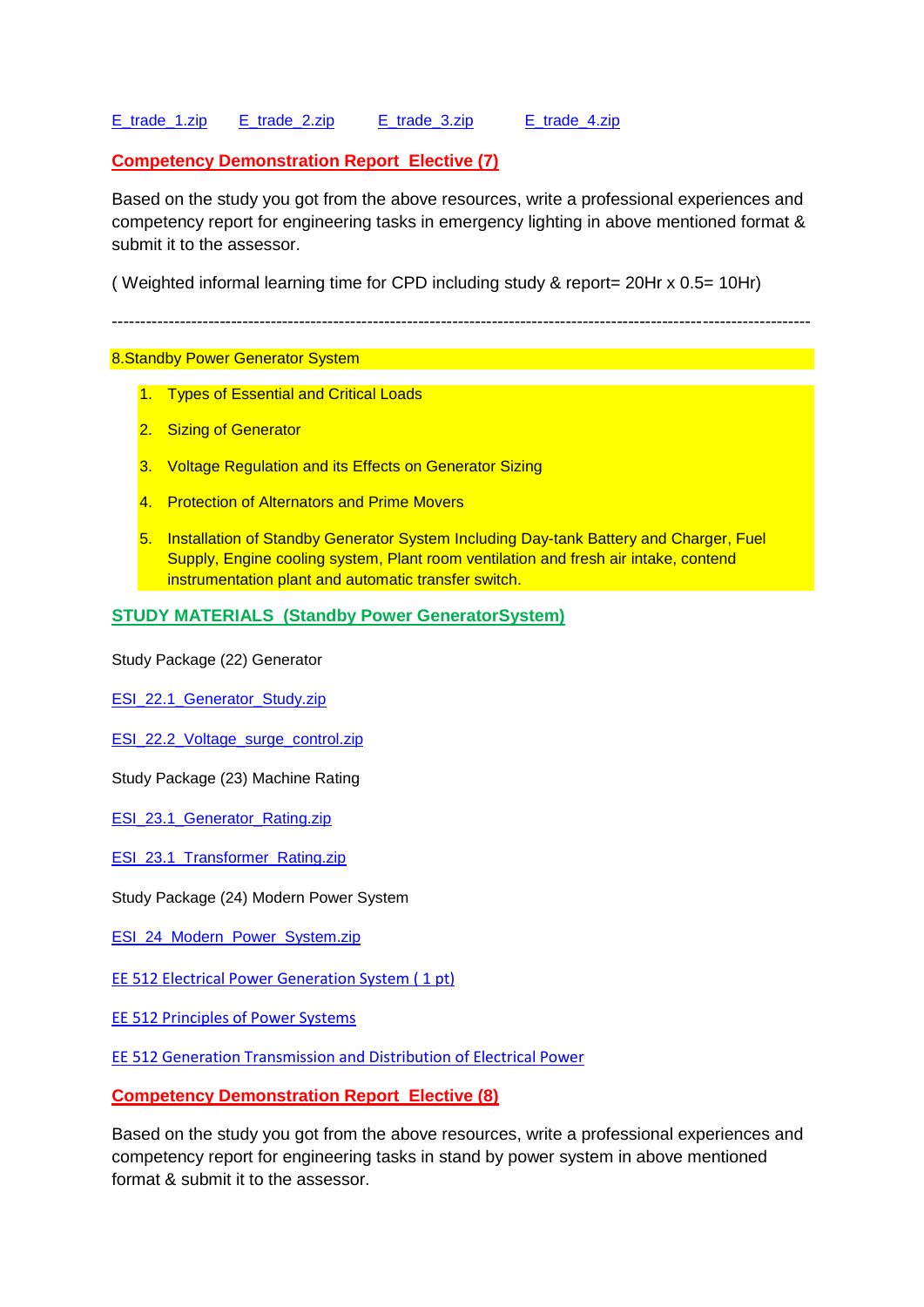( Weighted informal learning time for CPD including study & report= 20Hr x 0.5= 10Hr)

------------------------------------------------------------------------------------------------

9.Automatic Fire Alarm System

- 1. Requirement for automatic and manual fire detection system and purpose of compartmentation as required by the fire code.
- 2. Interaction with other building services as emergency voice communication system, lifts, AHU, pressurization fans and auto-doors during alarm activation.

**STUDY MATERIALS (Automatic Fire Alarm System)**

## **Part 1 Over all Knowledge of the subject**

## [BAE 606 Building Service Electrical & Mechanical Engineering](http://www.filefactory.com/file/7jjhwbjst59b/n/BAE_606_Building_Service_Electrical_amp_Mechanical_Engineering_zip) **Part 2 Competency units of the subject**

Building Electrical & Mechanical System

[EE 617 Building Electrical and Mechanical System Part 1 \( 1 pt\)](http://www.filefactory.com/file/9cjgmgktknz/EE_617_Building_Electrical_and_Mechanical_System_Part_1.pdf)

[EE 617 Building Electrical and Mechanical System Part 2](http://www.filefactory.com/file/s8inlkrp4cz/EE_617_Building_Electrical_and_Mechanical_System_Part_2.pdf)

[HazardLightingPanel.zip](http://advanceddiplomastage4c.zoomshare.com/files/HazardLightingPanel.zip)

10.Emergency Voice Communication System

- 1. Requirement for public address system for building above 24 meters but less than 60 meters.
- 2. Requirements for emergency voice communication for building above 60 meters.
- 3. Requirement for fireman intercom.

**STUDY MATERIALS (Emergency Voice Communication System)**

Study Package (24) Signal Communication

ESI 26 Electronics Signals.zip

[FireProtHeatingTestingEarthing.zip](http://advanceddiplomastage4c.zoomshare.com/files/FireProtHeatingTestingEarthing.zip)

[E071Hazard\\_Identification\\_Wk6\\_.zip](http://advanceddiplomastage4c.zoomshare.com/files/E071Hazard_Identification_Wk6_.zip)

**Competency Demonstration Report Elective (9)**

Based on the study you got from the above resources, write a professional experiences and competency report for engineering tasks in emergency voice communication system in above mentioned format & submit it to the assessor.

( Weighted informal learning time for CPD including study & report= 20Hr x 0.5= 10Hr)

---------------------------------------------------------------------------------------------------------------------------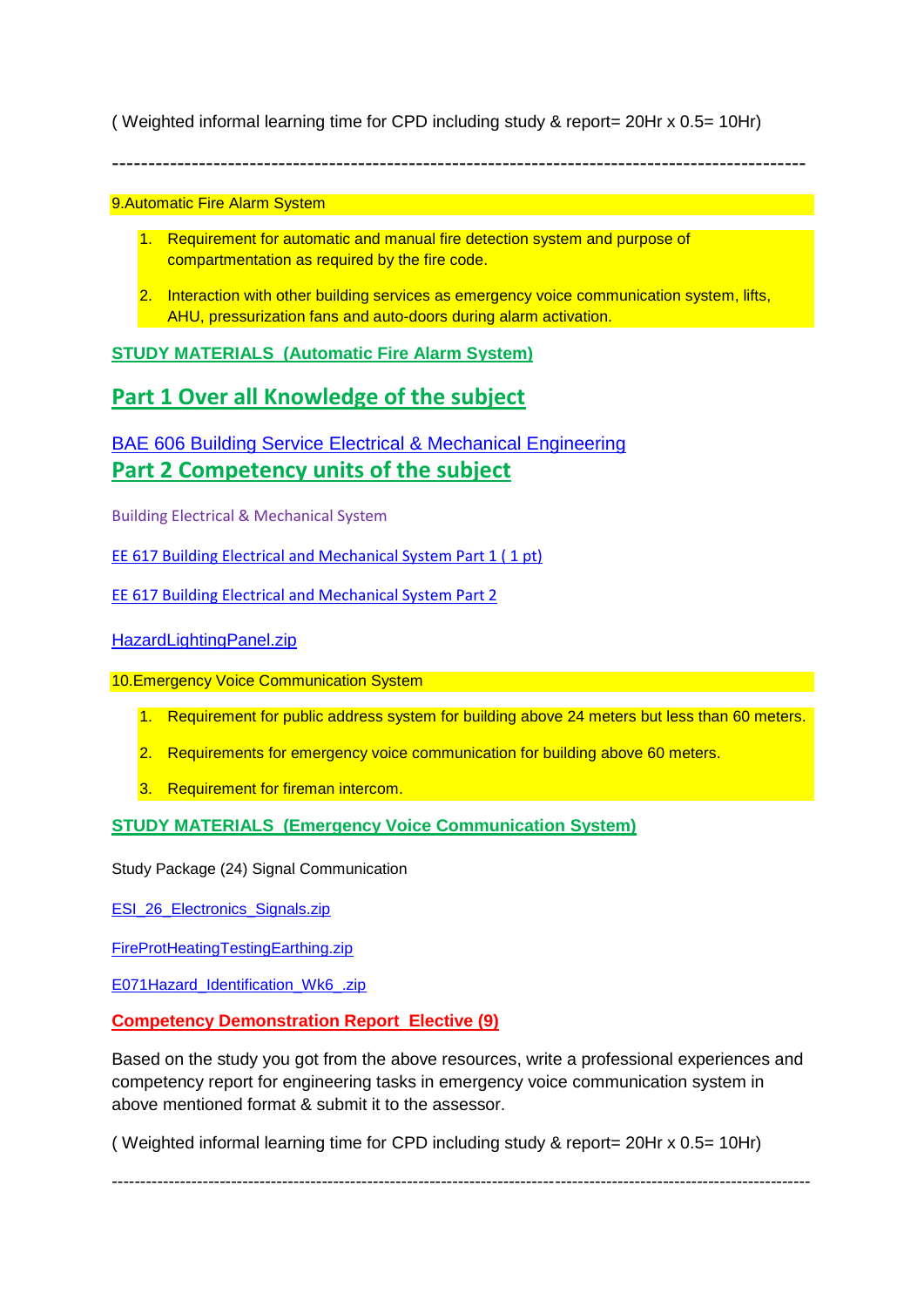11.Inspection, Testing and Common Violation in Electrical Installation

- 1. Mandatory requirements for inspection and testing of electrical prior to energisation of electrical supply
- 2. Types of test instruments and standard methods of testing.

## **STUDY MATERIALS (Electrical Testing & Inspection)**

## **[Electrical Risk Assessment](http://www.filefactory.com/file/c0eab1d/n/Electrical_Risk_Assessment.pdf)**

[Project Risk Management References](http://www.filefactory.com/file/ji94erp6pil/n/Risk_Management_zip)

[Electrician Capstone unit.pdf](http://www.filefactory.com/file/c392ae1/n/Electrician_Capstone_unit.pdf)

[http://www.filefactory.com/file/c392ae1/n/Electrician\\_Capstone\\_unit.pdf](http://www.filefactory.com/file/c392ae1/n/Electrician_Capstone_unit.pdf)

#### **[Electrician Capstone Test Old Questions](http://www.filefactory.com/file/c427d9b/n/Capstone_test_information_zip)**

[Electrician Capstone Unit Study Guide.zip](http://www.filefactory.com/file/c4bbf1b/n/Electrician_Capstone_Unit_Study_Guide.zip)

[http://www.filefactory.com/file/c4bbf1b/n/Electrician\\_Capstone\\_Unit\\_Study\\_Guide.zip](http://www.filefactory.com/file/c4bbf1b/n/Electrician_Capstone_Unit_Study_Guide.zip)

**[SubstationEntry.zip](http://16065.zoomshare.com/files/SubstationEntry.zip)**

**[Construction ElectricalSafety.zip](http://15000.zoomshare.com/files/ConstructionElectricalSafety.zip)**

**[InserviceTesting.zip](http://15000.zoomshare.com/files/InserviceTesting.zip)**

#### **UEENEEE033**

[Electrical\\_safe\\_working.zip](http://advanceddiplomastage4a.zoomshare.com/files/Electrical_safe_working.zip)

NREL Disconnect Reconnect.zip

[AS3000-2007Overview.zip](http://advanceddiplomastage4b.zoomshare.com/files/AS3000-2007Overview.zip)

[AS3000\\_AS3008TablesExtract.zip](http://advanceddiplomastage4b.zoomshare.com/files/AS3000_AS3008TablesExtract.zip)

**[WiringRules.zip](http://15000.zoomshare.com/files/WiringRules.zip)**

#### **Part (1) Study the following notes**

[Installation\\_Requirement\\_1-A.zip](http://advanceddiplomastage4a.zoomshare.com/files/Installation_Requirement_1-A.zip)

[Installation\\_Requirement\\_1-B.zip](http://advanceddiplomastage4a.zoomshare.com/files/Installation_Requirement_1-B.zip)

[Installation\\_Requirement\\_2-A.zip](http://advanceddiplomastage4a.zoomshare.com/files/Installation_Requirement_2-A.zip)

[Installation\\_Requirement\\_2-B.zip](http://advanceddiplomastage4a.zoomshare.com/files/Installation_Requirement_2-B.zip)

[Stage\\_2\\_Wiring.zip](http://advanceddiplomastage4b.zoomshare.com/files/Stage_2_Wiring.zip)

[Cable\\_Installation.zip](http://advanceddiplomastage4a.zoomshare.com/files/Cable_Installation.zip)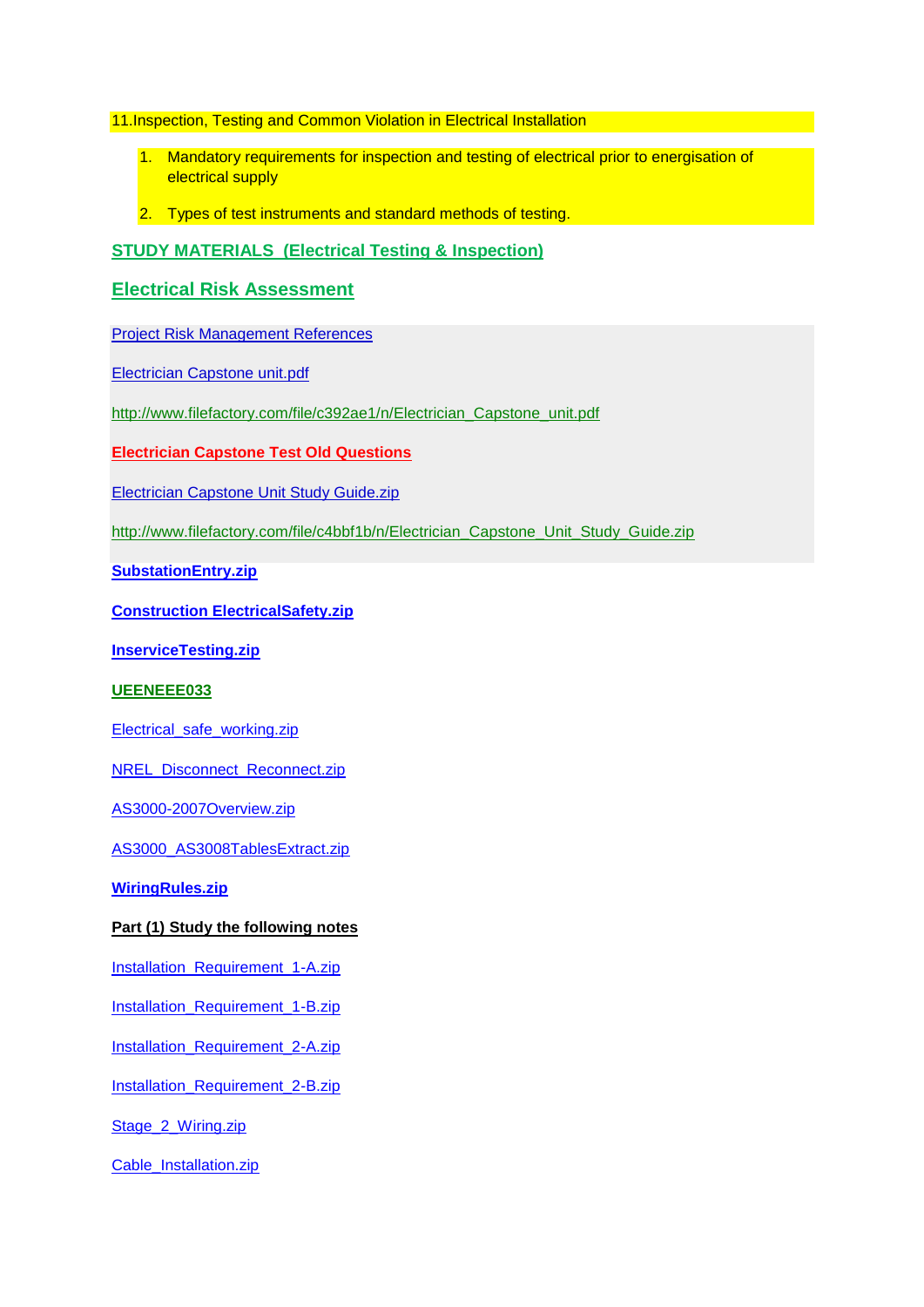[Protection\\_1.zip](http://advanceddiplomastage4a.zoomshare.com/files/Protection_1.zip) [Protection\\_2.zip](http://advanceddiplomastage4b.zoomshare.com/files/Protection_2.zip)

[System\\_safety\\_1.zip](http://advanceddiplomastage4b.zoomshare.com/files/System_safety_1.zip) [System\\_safety\\_2.zip](http://advanceddiplomastage4b.zoomshare.com/files/System_safety_2.zip)

[Regulatory\\_Requirement.zip](http://advanceddiplomastage4b.zoomshare.com/files/Regulatory_Requirement.zip)

[FireProtHeatingTestingEarthing.zip](http://advanceddiplomastage4c.zoomshare.com/files/FireProtHeatingTestingEarthing.zip)

**Competency Demonstration Report Elective (10)**

Based on the study you got from the above resources, write a professional experiences and competency report for engineering tasks in electrical safety inspection and testing in above mentioned format & submit it to the assessor.

( Weighted informal learning time for CPD including study & report= 20Hr x 0.5= 10Hr)

------------------------------------------------------------------------------------------------

#### 12.Measuring Instruments

- 1. Principle of operation of Electrical Measuring Instruments
- 2. Essential of Indicating Instruments
- 3. Types of Instruments
- 4. Errors Common to All Types of Instruments
- 5. Moving Iron Instruments
- 6. Moving coil Instruments
- 7. Comparison Between Moving Iron and Moving Coil Instruments
- 8. Comparison Between Moving Iron and Dynometer Type Instrument
- 9. Extension of Instrument Range
- 10. Measurement of Power
- 11. Watt Meter, Dynometer Type Wattmeter
- 12. Energy Meter, Multi-meter or AVO Meter, Electronic Multi-meter
- 13. Digital Multi-meter

## **STUDY MATERIALS (Electrical Measurement)**

EE 404 Electrical Measurement (1 pt)

#### **Competency Demonstration Report Elective (11)**

Based on the study you got from the above resources, write a professional experiences and competency report for engineering tasks in electrical measurement and testing in above mentioned format & submit it to the assessor.

( Weighted informal learning time for CPD including study & report= 20Hr x 0.5= 10Hr)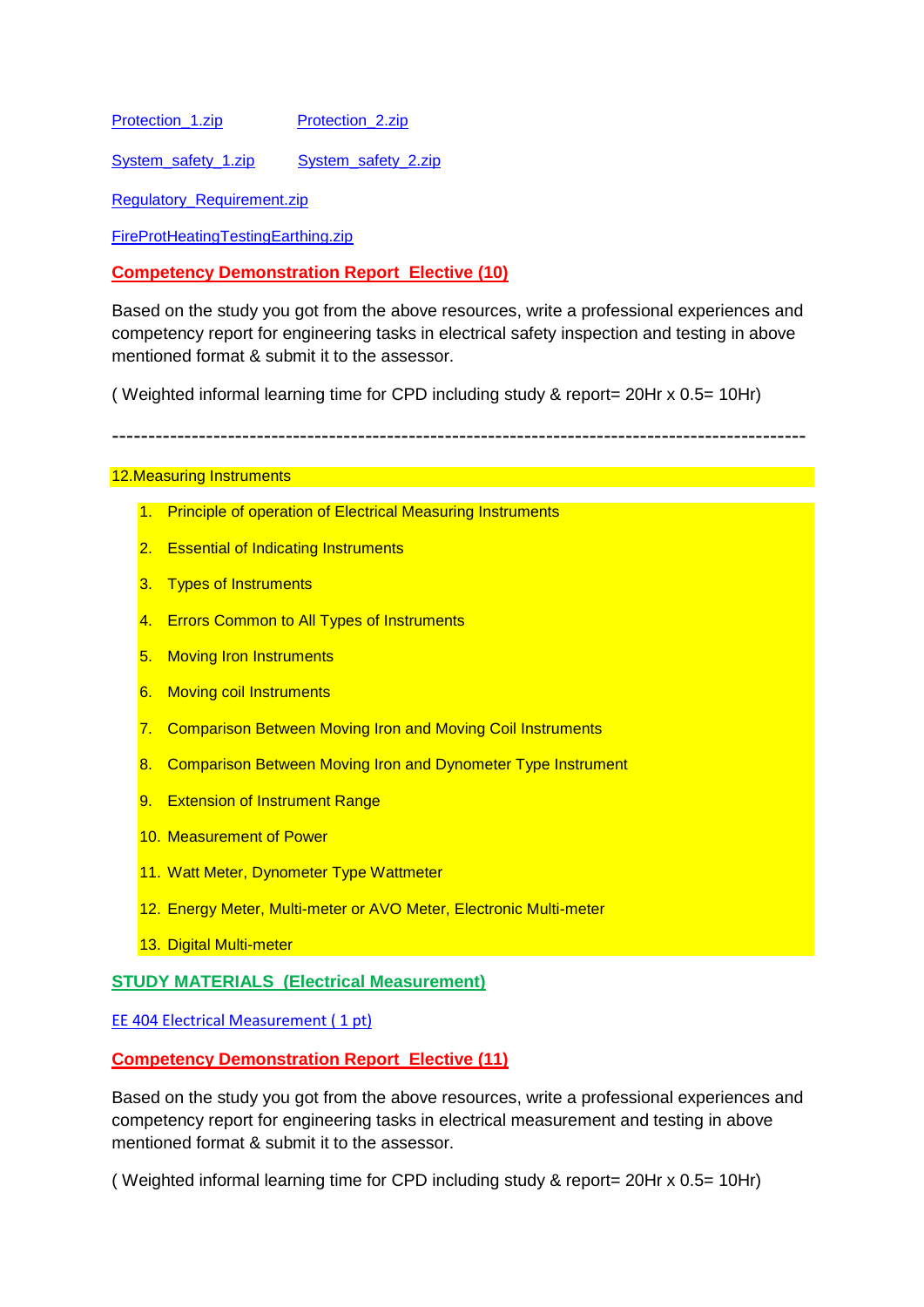13.Electrical Engineering Codes/ Standards

- 1. Codes, Standards and Regulations
- 2. Codes and Standards for building services

**STUDY MATERIALS (Electrical Engineering Code and Standard)**

--------------------------------------------------------------------------------------------------------------------------

## **AUSTRALIA & NEW ZEALAND**

**[Australian Electrical Wiring Rules Part 1](http://www.filefactory.com/file/60fdh29qekdv/n/3000-2007_A1_pdf)**

**[Australian Electrical Wiring Rules Part 2](http://www.filefactory.com/file/649tebl6zsux/n/3000-2007_A1-2009_pdf)**

**[Australian Electrical Wiring Rules Part 3](http://www.filefactory.com/file/3407jnwbhj6f/n/DR_AS_NZS_3000_AMD_1_pdf)**

**[New South Wales Electrical Service Rules Australia](http://www.filefactory.com/file/6tjr932say0j/n/NSW_Electrical_Service_Rules_zip)**

**OTHERS**

**[Switch Gear Manual](http://www.filefactory.com/file/1f618ly6lw0b/n/Switchgear_Manual_Online_pdf)**

**[Energy Management Handbook](http://www.filefactory.com/file/2n25in12tum9/n/Energy_Management_Handbook_6E_pdf)**

## **REFERENCES**

[Service\\_Rule\\_1](http://powerteaching.zoomshare.com/files/Service_Rule_1.zip) [Service\\_Rule\\_2](http://powerteaching.zoomshare.com/files/Service_Rule_2.zip) [Service\\_Rule\\_3](http://powerteaching.zoomshare.com/files/Service_Rule_3.zip)

AS3000 Wiring Rules Overview

[AS3000-2007Overview.zip](http://advanceddiplomastage4b.zoomshare.com/files/AS3000-2007Overview.zip)

[AS3000\\_AS3008TablesExtract.zip](http://advanceddiplomastage4b.zoomshare.com/files/AS3000_AS3008TablesExtract.zip)

**[WiringRules.zip](http://15000.zoomshare.com/files/WiringRules.zip)**

[E071DesiE071HVOverheadConductors\\_Wk2-3\\_.zip](http://advanceddiplomastage4c.zoomshare.com/files/E071DesiE071HVOverheadConductors_Wk2-3_.zip)

[E071LVOverheadConductor\\_Wk4-5\\_.zip](http://advanceddiplomastage4c.zoomshare.com/files/E071LVOverheadConductor_Wk4-5_.zip)

[E071Hazard\\_Identification\\_Wk6\\_.zip](http://advanceddiplomastage4c.zoomshare.com/files/E071Hazard_Identification_Wk6_.zip)

[E071General\\_Wiring\\_Wk7-8\\_.zip](http://advanceddiplomastage4c.zoomshare.com/files/E071General_Wiring_Wk7-8_.zip)

[E071UGCableSpecification\\_Wk9-10-11\\_.zip](http://advanceddiplomastage4c.zoomshare.com/files/E071UGCableSpecification_Wk9-10-11_.zip)

[E071TelecomDatacom\\_Wk12\\_.zip](http://advanceddiplomastage4c.zoomshare.com/files/E071TelecomDatacom_Wk12_.zip)

[E071Switching\\_Wk13\\_.zip](http://advanceddiplomastage4c.zoomshare.com/files/E071Switching_Wk13_.zip)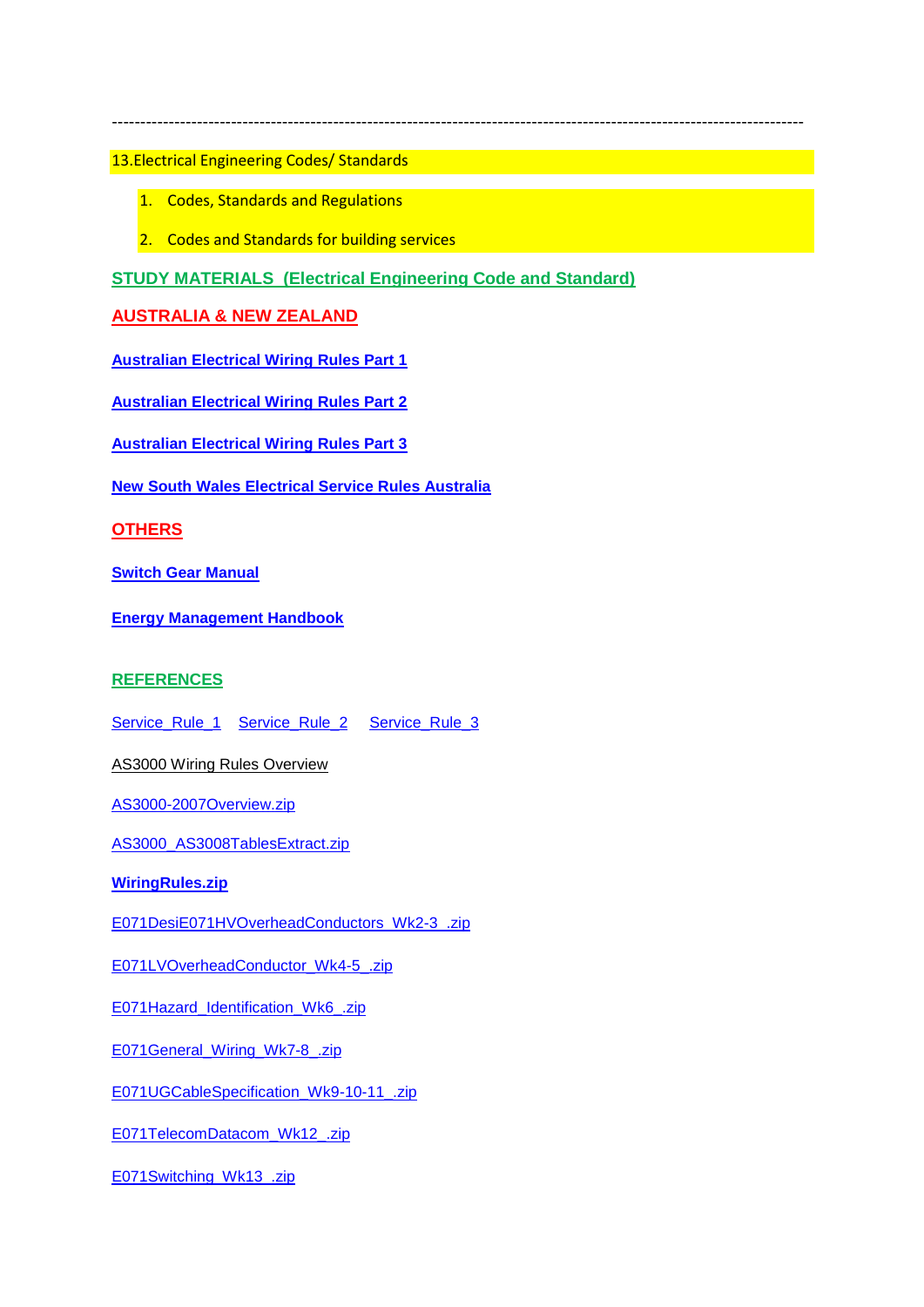[E071DesignStdOHDevelopment\\_Wk14-16\\_.zip](http://advanceddiplomastage4c.zoomshare.com/files/E071DesignStdOHDevelopment_Wk14-16_.zip)

[12-Specifications](http://powerteaching.zoomshare.com/files/12-Specifications.zip)

[13-BSpecifications](http://powerteaching.zoomshare.com/files/13-BSpecifications.zip)

[14-Specifications](http://powerteaching.zoomshare.com/files/14-Specifications.zip)

E071DesiE071HVOverheadConductors\_Wk2-3\_.zip

[6-ElectricalDrawing](http://powerteaching.zoomshare.com/files/6-ElectricalDrawing.zip) **BACK UP FOR 2, 6 & 10**

[Stage 4 Part 7.zip](http://www.filefactory.com/file/c0cc479/n/Stage_4_Part_7.zip) http://www.filefactory.com/file/c0cc479/n/Stage 4 Part 7.zip

[Stage 4 Part 11.zip](http://www.filefactory.com/file/c0cc540/n/Stage_4_Part_11.zip) [http://www.filefactory.com/file/c0cc540/n/Stage\\_4\\_Part\\_11.zip](http://www.filefactory.com/file/c0cc540/n/Stage_4_Part_11.zip)

[Stage 4 Part 12.zip](http://www.filefactory.com/file/c0cc566/n/Stage_4_Part_12.zip) http://www.filefactory.com/file/c0cc566/n/Stage 4 Part 12.zip

[Stage 4 Part 13.zip](http://www.filefactory.com/file/c0cc6c1/n/Stage_4_Part_13.zip) [http://www.filefactory.com/file/c0cc6c1/n/Stage\\_4\\_Part\\_13.zip](http://www.filefactory.com/file/c0cc6c1/n/Stage_4_Part_13.zip)

[Electrician Capstone unit.pdf](http://www.filefactory.com/file/c392ae1/n/Electrician_Capstone_unit.pdf)

[http://www.filefactory.com/file/c392ae1/n/Electrician\\_Capstone\\_unit.pdf](http://www.filefactory.com/file/c392ae1/n/Electrician_Capstone_unit.pdf)

**[Electrician Capstone Test Old Questions](http://www.filefactory.com/file/c427d9b/n/Capstone_test_information_zip)**

[Electrician Capstone Unit Study Guide.zip](http://www.filefactory.com/file/c4bbf1b/n/Electrician_Capstone_Unit_Study_Guide.zip)

[http://www.filefactory.com/file/c4bbf1b/n/Electrician\\_Capstone\\_Unit\\_Study\\_Guide.zip](http://www.filefactory.com/file/c4bbf1b/n/Electrician_Capstone_Unit_Study_Guide.zip)

## **OTHERS REFERENCES**

[E\\_trade\\_1.zip](http://advanceddiplomastage4b.zoomshare.com/files/E_trade_1.zip) [E\\_trade\\_2.zip](http://advanceddiplomastage4b.zoomshare.com/files/E_trade_2.zip) [E\\_trade\\_3.zip](http://advanceddiplomastage4b.zoomshare.com/files/E_trade_3.zip) [E\\_trade\\_4.zip](http://advanceddiplomastage4b.zoomshare.com/files/E_trade_4.zip)

G008 General Notes 1.zip G008 General Notes 2.zip

#### **Part (1) Study the following notes**

[Installation\\_Requirement\\_1-A.zip](http://advanceddiplomastage4a.zoomshare.com/files/Installation_Requirement_1-A.zip) [Installation\\_Requirement\\_1-B.zip](http://advanceddiplomastage4a.zoomshare.com/files/Installation_Requirement_1-B.zip)

[Installation\\_Requirement\\_2-A.zip](http://advanceddiplomastage4a.zoomshare.com/files/Installation_Requirement_2-A.zip) [Installation\\_Requirement\\_2-B.zip](http://advanceddiplomastage4a.zoomshare.com/files/Installation_Requirement_2-B.zip)

[Stage\\_2\\_Wiring.zip](http://advanceddiplomastage4b.zoomshare.com/files/Stage_2_Wiring.zip)

Do the assignments from the following book & submit the assignment (1)

[Cable\\_Installation.zip](http://advanceddiplomastage4a.zoomshare.com/files/Cable_Installation.zip)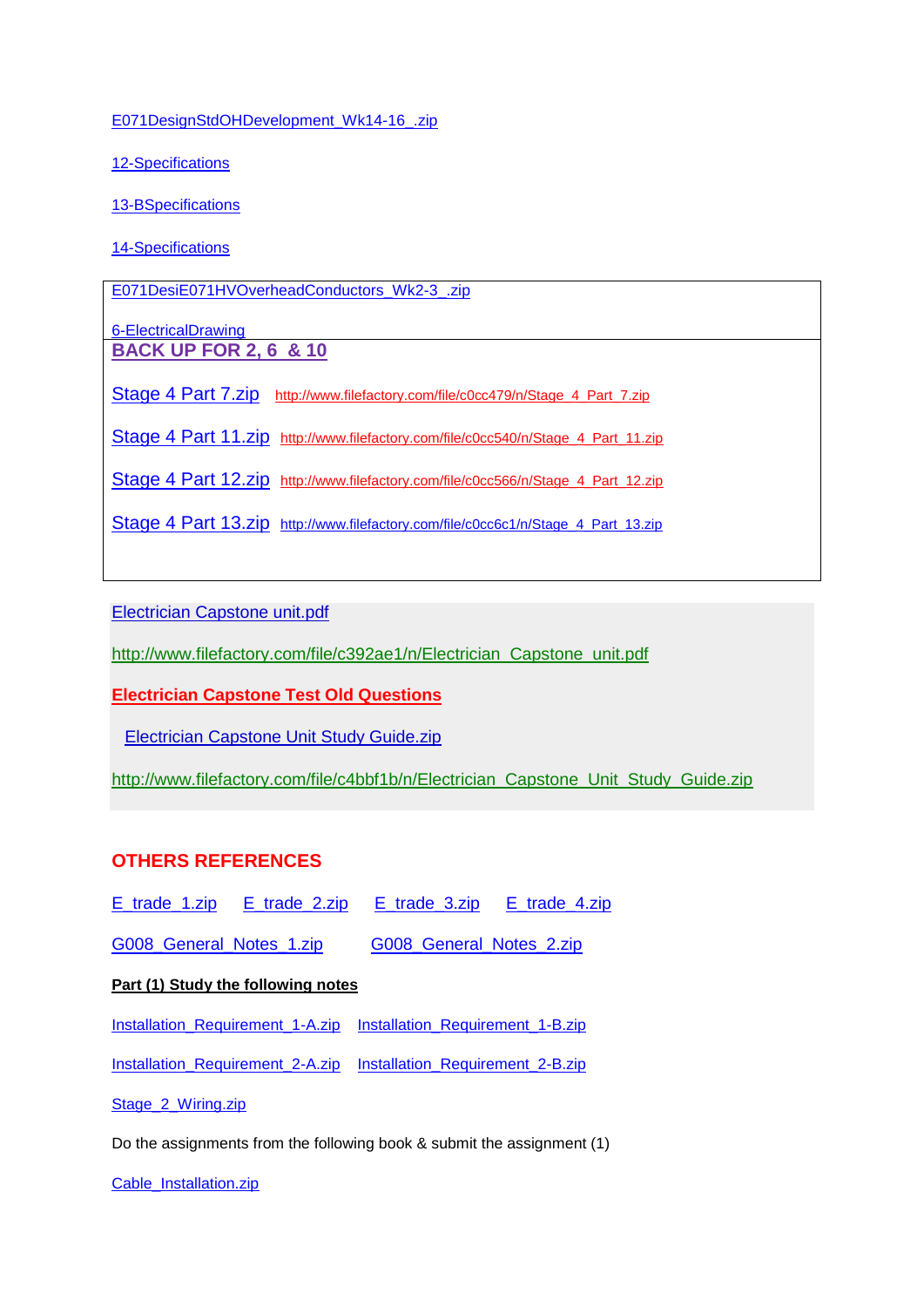#### **Part (2) Study the following notes**

[Protection\\_1.zip](http://advanceddiplomastage4a.zoomshare.com/files/Protection_1.zip) [Protection\\_2.zip](http://advanceddiplomastage4b.zoomshare.com/files/Protection_2.zip) [System\\_safety\\_1.zip](http://advanceddiplomastage4b.zoomshare.com/files/System_safety_1.zip) [System\\_safety\\_2.zip](http://advanceddiplomastage4b.zoomshare.com/files/System_safety_2.zip)

Do the assignments from the following book & submit the assignment (2)

[Regulatory\\_Requirement.zip](http://advanceddiplomastage4b.zoomshare.com/files/Regulatory_Requirement.zip)

**Assignment:** At the end of each chapter, there are review questions & exercises. You need to do all exercises & submit them as assignment

Tutorial review questions and answers

[Electrical\\_trade\\_review\\_questions\\_and\\_answers.zip](http://advanceddiplomastage4b.zoomshare.com/files/Electrical_trade_review_questions_and_answers.zip)

[Stage 2 Part 6.zip](http://www.filefactory.com/file/c0cccc0/n/Stage_2_Part_6.zip)

[http://www.filefactory.com/file/c0cccc0/n/Stage\\_2\\_Part\\_6.zip](http://www.filefactory.com/file/c0cccc0/n/Stage_2_Part_6.zip)

Stage 1 Wiring Practical

Stage 2 Wiring

System\_Installation\_Examples -\_ NUER02\_version

System\_safety\_1

System\_safety\_2

[Stage\\_1\\_Wiring\\_Practical.zip](http://advanceddiplomastage4b.zoomshare.com/files/Stage_1_Wiring_Practical.zip)

[Electrical\\_safe\\_working.zip](http://advanceddiplomastage4a.zoomshare.com/files/Electrical_safe_working.zip)

#### **OTHER REFERENCES**

| UEENEEG003B | Install wiring and accessories for low voltage<br><b>circuits</b>    |
|-------------|----------------------------------------------------------------------|
| UEENEEG004B | Install low voltage electrical apparatus and<br>associated equipment |

#### [G003\\_G004\\_Wiring\\_2\\_Part\\_1.zip](http://advanceddiplomastage4b.zoomshare.com/files/G003_G004_Wiring_2_Part_1.zip)

G003\_G004\_Wiring\_2\_Part\_2.zip

[Stage 3 Part 1B.zip](http://www.filefactory.com/file/c0ccc42/n/Stage_3_Part_1B.zip)

[http://www.filefactory.com/file/c0ccc42/n/Stage\\_3\\_Part\\_1B.zip](http://www.filefactory.com/file/c0ccc42/n/Stage_3_Part_1B.zip)

Cable\_CktProt\_E\_Accessories

Cable\_Conduit\_E\_Accessories

[Stage 4 Part 8.zip](http://www.filefactory.com/file/c0cc5a1/n/Stage_4_Part_8.zip)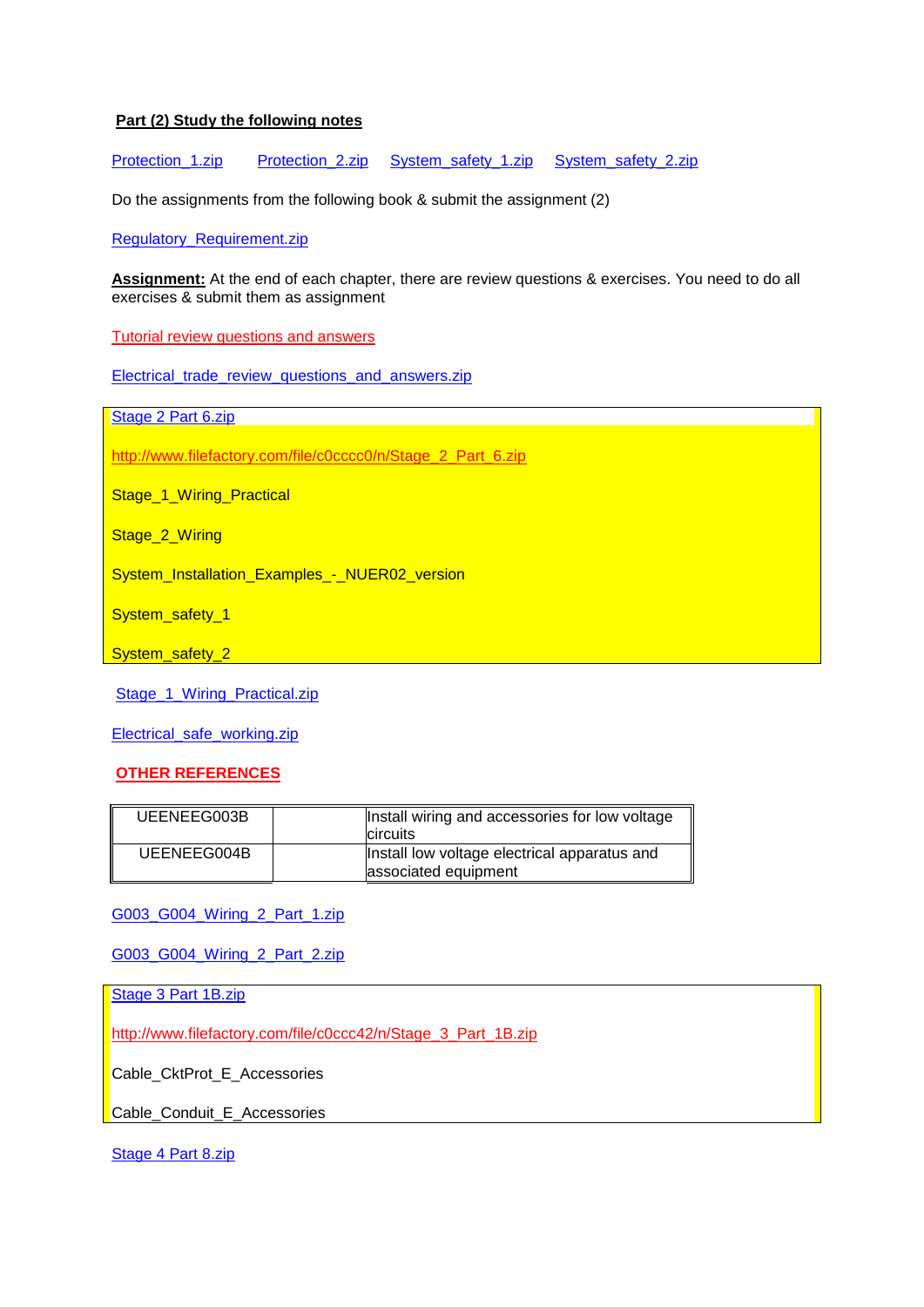[http://www.filefactory.com/file/c0cc5a1/n/Stage\\_4\\_Part\\_8.zip](http://www.filefactory.com/file/c0cc5a1/n/Stage_4_Part_8.zip)

Cable+CktProt+E Accessories

Cable+Conduit+E Accessories

Elect Installation Protection Method Devices

[Stage 4 Part 9.zip](http://www.filefactory.com/file/c0cc5db/n/Stage_4_Part_9.zip)

[http://www.filefactory.com/file/c0cc5db/n/Stage\\_4\\_Part\\_9.zip](http://www.filefactory.com/file/c0cc5db/n/Stage_4_Part_9.zip)

G003+G004 Notes Upload

[Cable\\_CktProt\\_E\\_Accessories.zip](http://advanceddiplomastage4c.zoomshare.com/files/Cable_CktProt_E_Accessories.zip)

[Cable\\_Conduit\\_E\\_Accessories.zip](http://advanceddiplomastage4c.zoomshare.com/files/Cable_Conduit_E_Accessories.zip)

[Elect\\_Installation\\_Protection\\_Method\\_Devices.zip](http://advanceddiplomastage4c.zoomshare.com/files/Elect_Installation_Protection_Method_Devices.zip)

[Elect\\_Installation\\_Requirement\\_1.zip](http://advanceddiplomastage4c.zoomshare.com/files/Elect_Installation_Requirement_1.zip)

[Elect\\_Installation\\_Requirement\\_1.zip](http://advanceddiplomastage4c.zoomshare.com/files/Elect_Installation_Requirement_1.zip)

[Elect\\_Installation\\_Requirement\\_2.zip](http://advanceddiplomastage4c.zoomshare.com/files/Elect_Installation_Requirement_2.zip)

[ElectricInstallationDesign.zip](http://advanceddiplomastage4c.zoomshare.com/files/ElectricInstallationDesign.zip)

[Stage 3 Part 5.zip](http://www.filefactory.com/file/c0ccefd/n/Stage_3_Part_5.zip)

[http://www.filefactory.com/file/c0ccefd/n/Stage\\_3\\_Part\\_5.zip](http://www.filefactory.com/file/c0ccefd/n/Stage_3_Part_5.zip)

ElectSystSafety1

ElectSystSafety2

Energy survey assignment

FireProtHeatingTestingEarthing

G003\_G004\_G009Practicals

G003\_G004\_Wiring\_2\_Part\_1

G003\_G004\_Wiring\_2\_Part\_2

G003G004Tutorial

G005

[ElectSystSafety1.zip](http://advanceddiplomastage4c.zoomshare.com/files/ElectSystSafety1.zip)